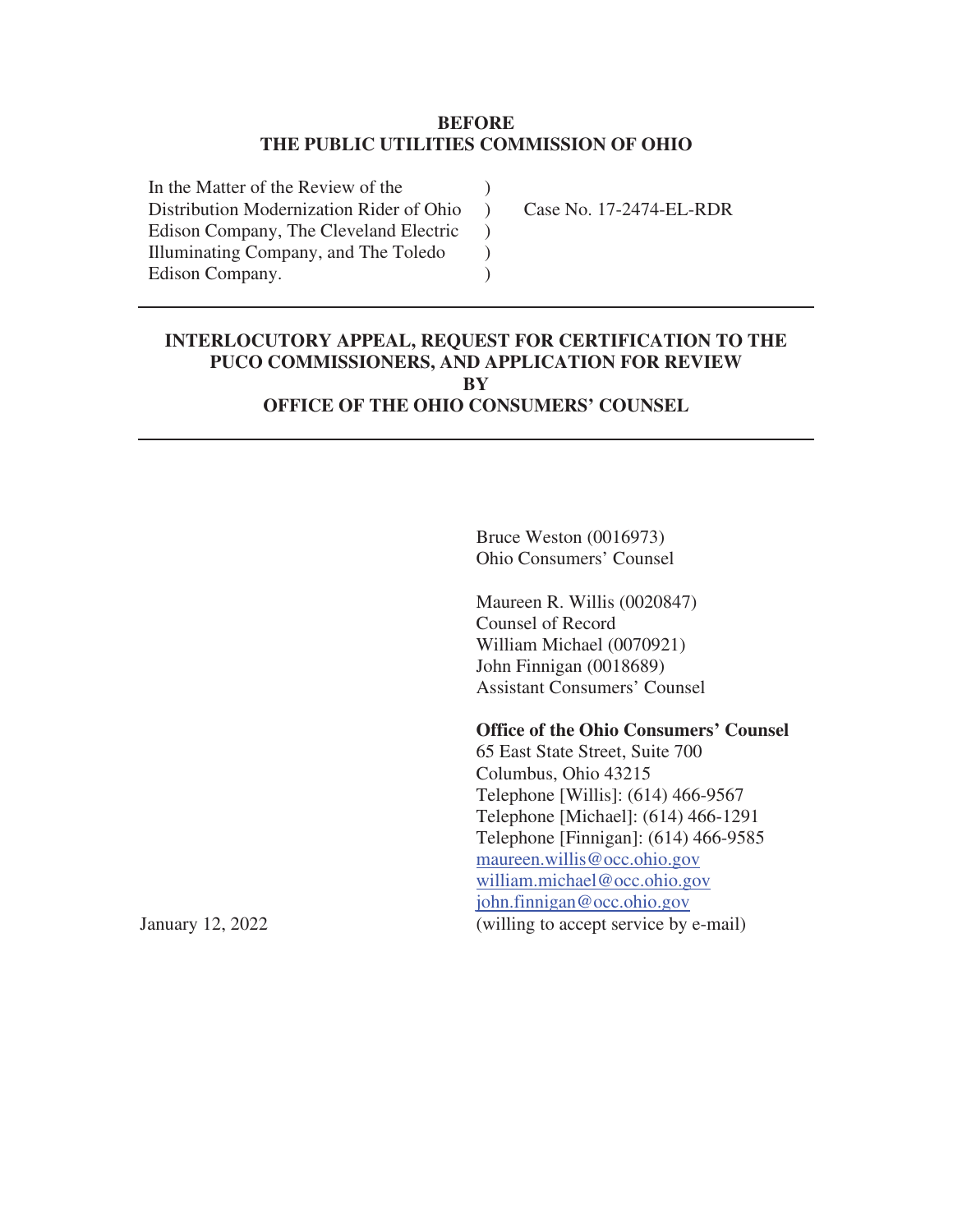#### **BEFORE THE PUBLIC UTILITIES COMMISSION OF OHIO**

)  $\lambda$  $\left( \right)$  $\mathcal{L}$ )

In the Matter of the Review of the Distribution Modernization Rider of Ohio Edison Company, The Cleveland Electric Illuminating Company, and The Toledo Edison Company.

Case No. 17-2474-EL-RDR

### **INTERLOCUTORY APPEAL, REQUEST FOR CERTIFICATION TO THE PUCO COMMISSIONERS, AND APPLICATION FOR REVIEW BY OFFICE OF THE OHIO CONSUMERS' COUNSEL**

The Office of the Ohio Consumers' Counsel ("OCC") appeals to the PUCO Commissioners the January 7, 2022 rulings by PUCO Attorney Examiner Gregory Price. Examiner Price deferred ruling on OCC's two separate motions for subpoenas.<sup>1</sup> We need the PUCO to sign our subpoenas now for advancing a real investigation of the FirstEnergy scandals. Specifically, OCC asks the Commissioners to overrule Examiner Price's ruling (and order OCC's requested subpoenas to be signed) that deferred ruling on OCC's requests for subpoenas until after the final audit report is filed by another auditor, Daymark.<sup>2</sup>

Unfortunately, OCC lacks the power to issue subpoenas and is left to depend upon the PUCO to sign our subpoenas. The legislature should change that.

As stated, OCC is seeking to depose the state-hired Auditor, Oxford Advisors, and to obtain related audit documents. The information to be gained from the subpoenas is highly relevant.

<sup>&</sup>lt;sup>1</sup> The Attorney Examiner ruling is reflected in the attached Prehearing Conference transcript dated January 7, 2022.

<sup>2</sup> Prehearing Tr. 11 (Jan. 7, 2022).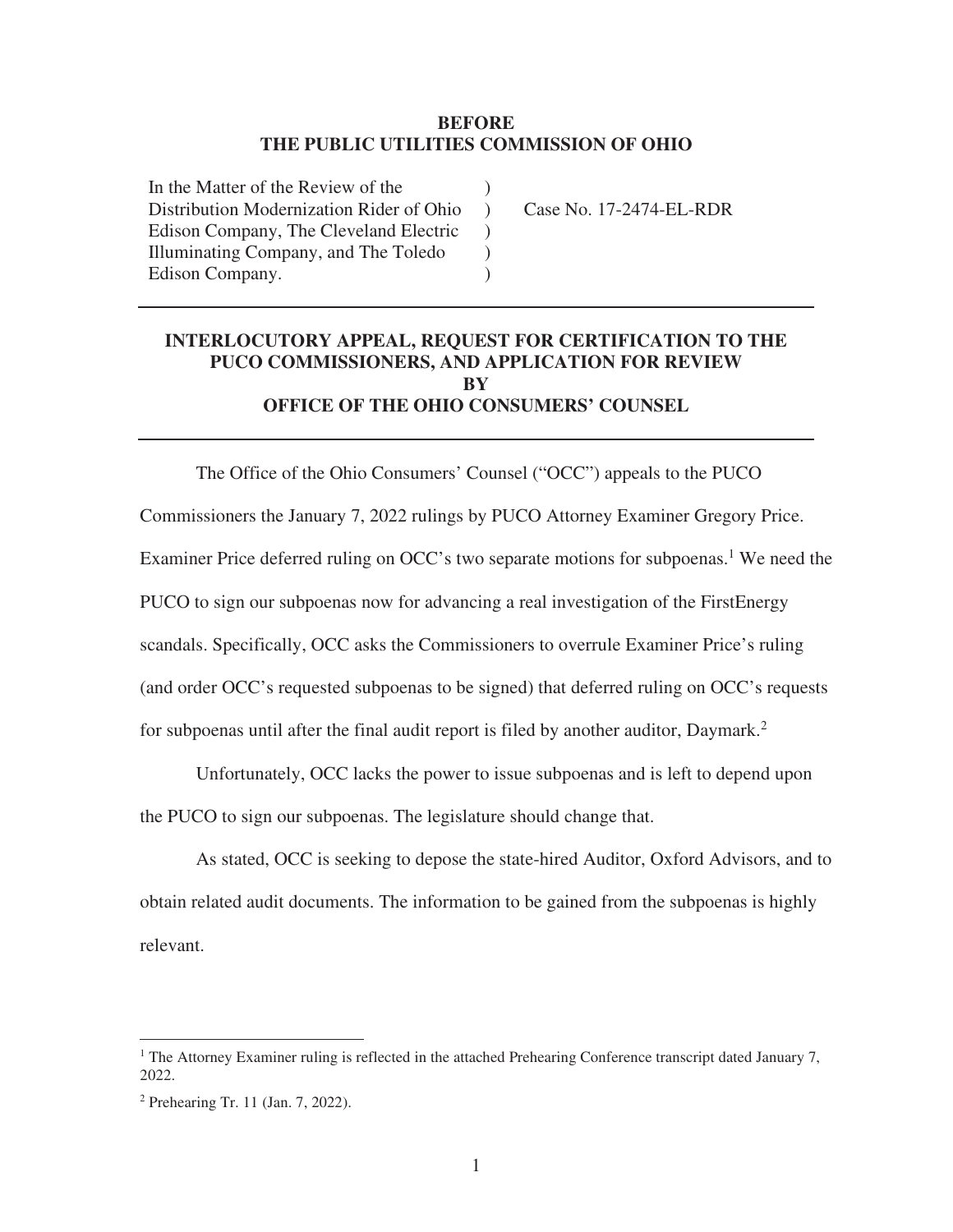FirstEnergy Corp. acknowledged (in its Deferred Prosecution Agreement with the U.S. Attorney) that it paid "\$4.3 million to Public Official B [former PUCO Chair] through his consulting company in return for Public Official B performing official action in his capacity as PUCO Chairman to further FirstEnergy Corp's interests relating to passage of nuclear legislation and other specific FirstEnergy Corp. legislative and regulatory priorities, as requested and as opportunities arose."<sup>3</sup> (To OCC's knowledge, the former PUCO Chair has not been charged with a crime nor has he agreed with FirstEnergy's assertions about its intent.)

Further, there is the shocking text message from former FirstEnergy CEO Chuck Jones to former FirstEnergy Senior VP Dennis Chack. Here is former FirstEnergy CEO Jones's infamous text message about the "burning" of a PUCO audit report:

> He [the former PUCO Chair] will get it done for us but cannot just jettison all process. Says the combination of overruling Staff and other Commissioners on decoupling, getting rid of SEET and *burning the DMR final report* has a lot of talk going on in the halls of the PUCO about does he work there or for us? He'll move it as fast as he can. Better come up with a short term work around.<sup>4</sup> (Attached)

OCC's requested subpoenas command Oxford Advisors to appear for deposition and

produce related documents. FirstEnergy's text reference to burning an audit report seemingly

relates to the final audit report that Oxford Advisors was to file (but did not).

This FirstEnergy/PUCO scandal is connected to the FirstEnergy/House Bill 6

scandal. But the PUCO should recognize that the FirstEnergy/PUCO scandal is also a

<sup>3</sup> *United States of America v. FirstEnergy Corp*., Case No. 1:21-cr-86, Deferred Prosecution Agreement at 17 (July 22, 2021).

<sup>4</sup> *In the Matter of the Ohio Edison Company, The Cleveland Electric Illuminating Company and The Toledo Edison Company's Compliance with R.C. 4928.17 and the Ohio Adm. Code 4901:1-37,* Case No. 17-974-EL-UNC, Documents produced by FirstEnergy Corp. in response to OCC subpoena, Doc. No. 0000072 (March 4, 2020) (Emphasis added).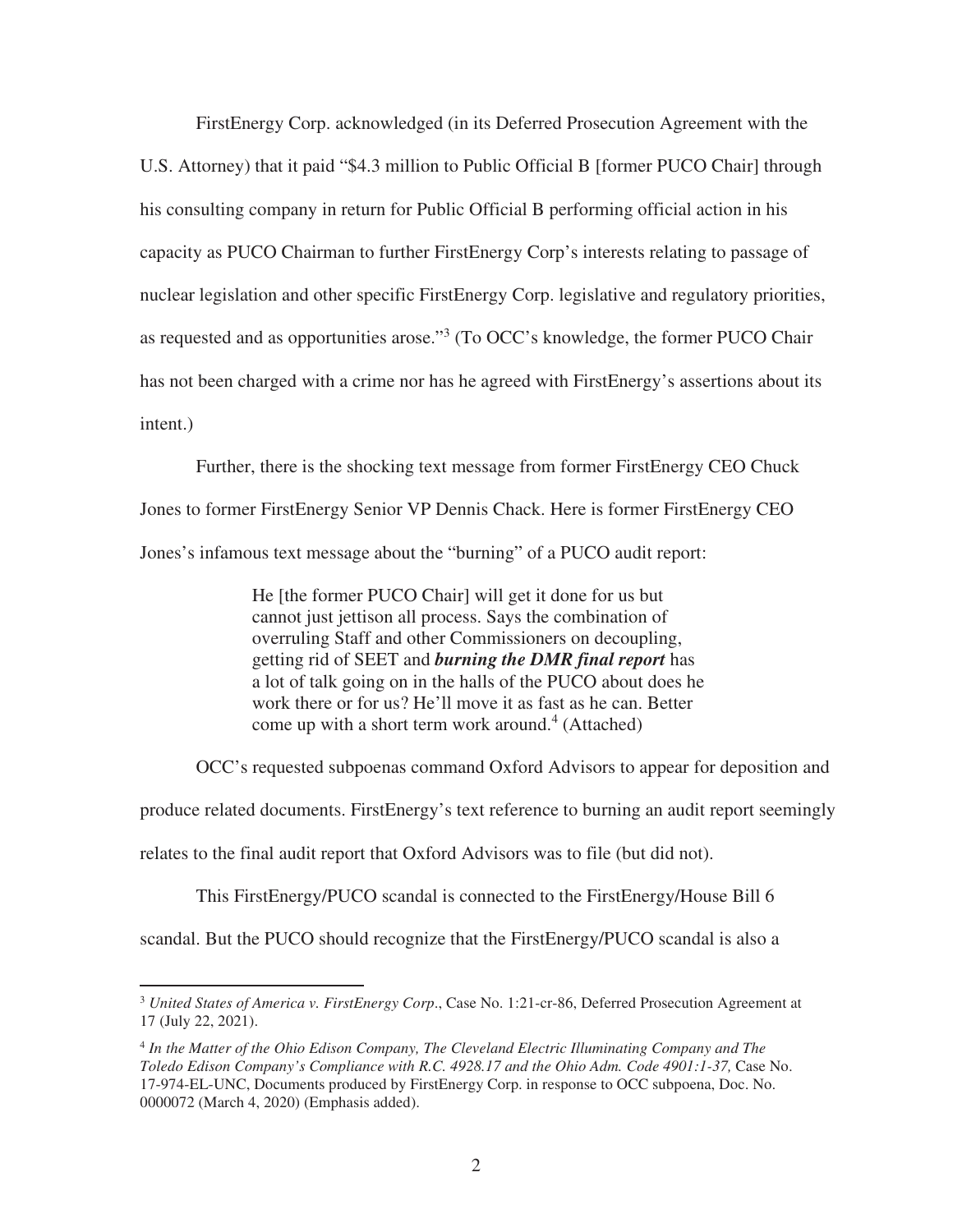separate scandal and should be investigated as such. At the intersection of these two scandals lies the consumer interest.

The current PUCO Chair acknowledged that more transparency is needed to dispel the "black cloud" related to the H.B.  $6$  scandal.<sup>5</sup> But there has not been enough transparency or action.

This filing reflects the eighth OCC interlocutory appeal of Attorney Examiner rulings in the cases for investigating the FirstEnergy scandal. And this filing addresses another example of the challenge that consumers are facing when trying to obtain truth and justice through the subpoena process at the PUCO.

OCC filed a motion for subpoena three months ago, on October 21, 2021, seeking Oxford Advisors, one of the state -appointed auditors, to produce its never-filed "final" audit report and related documents (hereinafter "Audit Documents Subpoena").

OCC filed a second motion for a subpoena a month ago, on December 10, 2021, seeking to depose Oxford Advisors on January 6, 2022. The subpoena to Oxford also required Oxford to bring all audit-related documents to the deposition (hereinafter "Deposition Subpoena").

Neither subpoena was signed by the PUCO. The subpoenas should just be a ministerial act by the Attorney Examiner. But they weren't treated as such. That is wrong.

Specifically, Attorney Examiner Price addressed both of OCC's requested subpoenas at a prehearing conference on January 7, 2022. Instead of ruling on OCC's motions, the Attorney Examiner deferred ruling until after the "new" final audit report is

<sup>5</sup> J. Pelzer, *New PUCO Chair Jenifer French: more transparency needed to lift the 'black cloud' of [the HB 6 scandal*, Cleveland.com (May 18, 2021).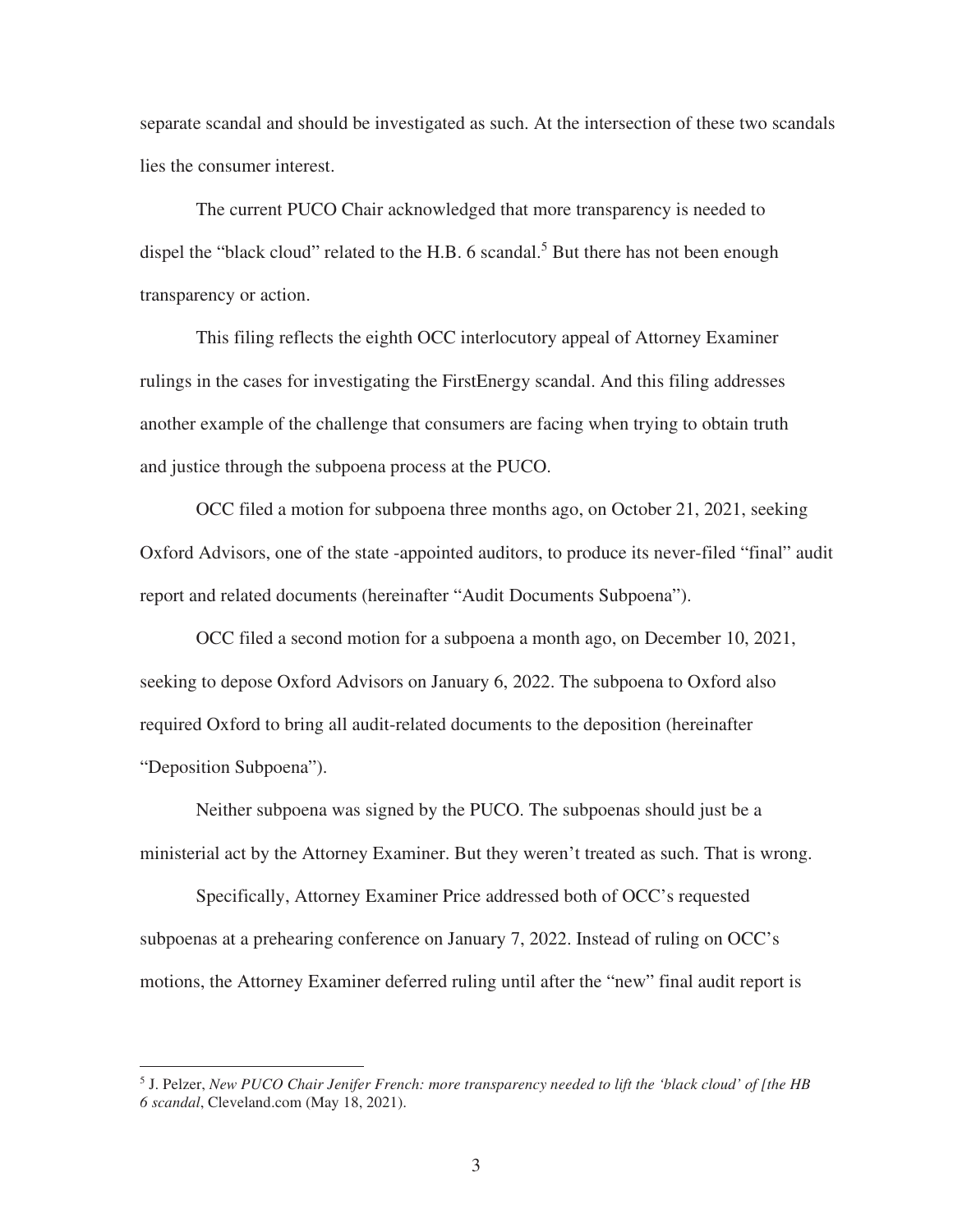docketed (by new auditor, Daymark Energy Advisors). That audit report, "barring any further extensions," is due on January 14,  $2022$ .<sup>6</sup>

The Attorney Examiner justified not ruling on OCC's pending subpoenas by stating that "It simply makes sense to the Bench to defer ruling, see if any of these questions have been answered by the final report prepared by Staff."<sup>7</sup> But that approach does not make sense for OCC's exercising its rights to discovery and case preparation, under R.C. 4903.082 and state rules, in the search for truth and justice about the FirstEnergy scandals.

Daymark, the auditor that was hired after Oxford Advisors, is not the auditor that was originally slated by the PUCO to produce a final audit report – which was referenced in the infamous FirstEnergy text message about "burning" the final report. The Attorney Examiner's ruling unfairly impedes OCC's case preparation.

OCC asks that this appeal be certified to the PUCO Commissioners for review and that, under O.A.C. 4901-1-15(B) and (E), the PUCO reverse the Attorney Examiner's ruling. The Attorney Examiner's ruling represents a new and novel interpretation of policy and a departure from past precedent. The ruling belies the PUCO's own rules which "encourage the *prompt and expeditious* use of pre-hearing discovery in order to facilitate thorough and adequate preparation for participation in commission proceedings"<sup>8</sup> and Ohio law (R.C. 4903.082). The ruling thwarts OCC's search for truth and justice for consumers in the FirstEnergy scandals that involve the PUCO.

<sup>6</sup> Prehearing Tr. 11 (Jan. 7, 2022).

<sup>7</sup> *Id*.

<sup>8</sup> O.A.C. 4901-1-16 (A). (Emphasis added).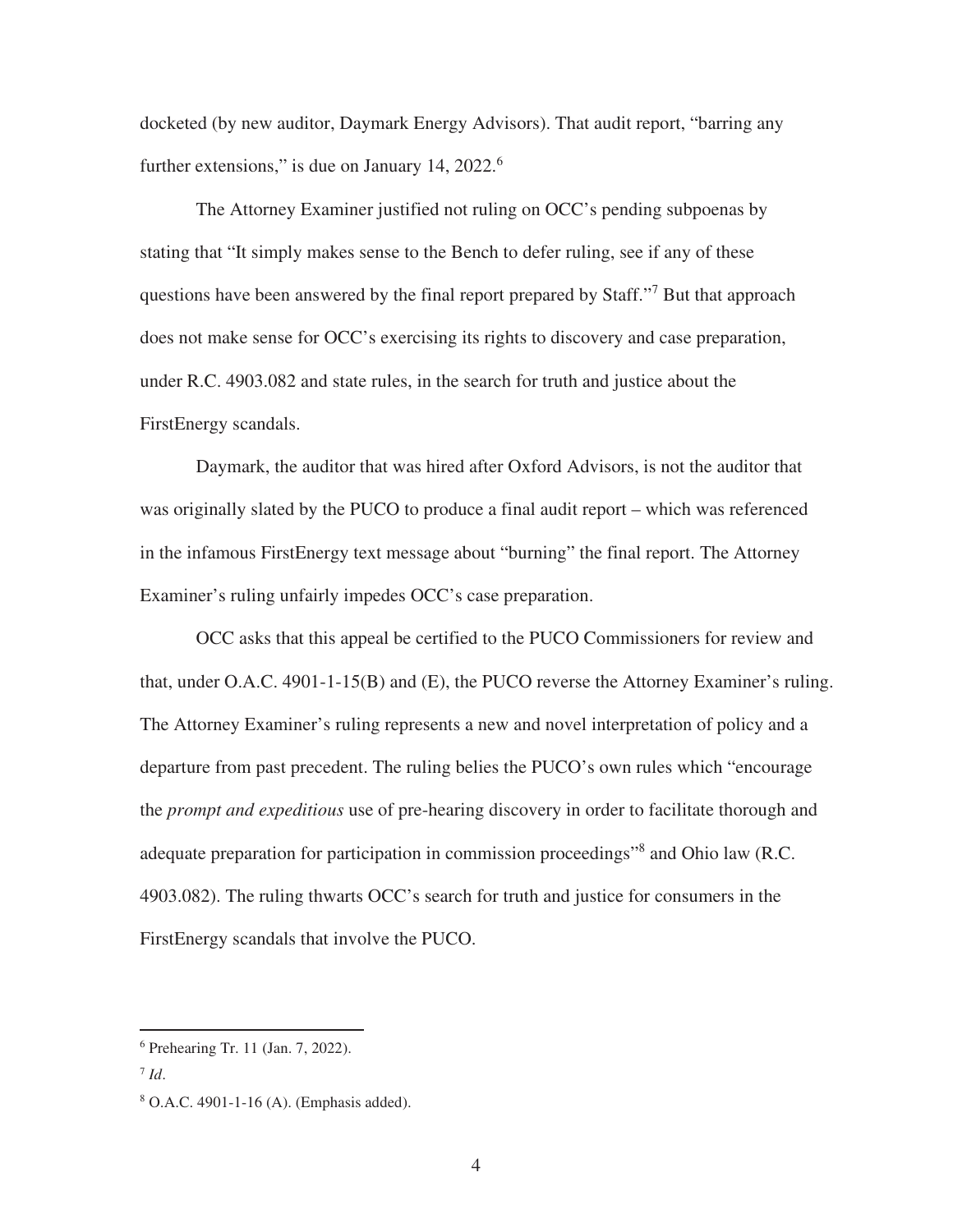An immediate decision on OCC's motions is needed, per O.A.C. 4901-1-15(B), to prevent the likelihood of undue prejudice or expense to OCC and FirstEnergy's consumers, should the PUCO ultimately reverse its ruling. The ruling impedes OCC's case preparation efforts. Those case preparation efforts are expected to include the filing of written comments/objections in response to a soon-to be released audit report by Daymark.

This case is yet another example of the failure to allow OCC to timely pursue its right to ample discovery, guaranteed by Ohio law (R.C. 4903.082) and PUCO rules (O.A.C. 4901-1-16 et seq.). The Ohio Supreme Court recently affirmed OCC and NOPEC's broad statutory right rights to discovery (as intervenors) when it reversed the PUCO's ruling that, among other things, denied motions to compel discovery regarding FirstEnergy Advisors.<sup>9</sup> The Court directed the PUCO to rule on the merits of discovery motions before issuing a decision on the matters before it.

Accordingly, and to protect utility consumers, the PUCO Commissioners should grant OCC's interlocutory appeal by reversing the Attorney Examiner's ruling of January 7, 2022. The PUCO should grant OCC's motions for subpoenas regarding former PUCO auditor Oxford Advisors. Such a ruling would be in the public's interest for a proper investigation and consumer protection. The PUCO should grant both motions and allow OCC to depose Oxford Advisors and to obtain the subpoenaed information immediately.

The reasons for granting this interlocutory appeal are more fully stated in the following memorandum in support.

<sup>9</sup> *In re Suvon, LLC.,* 2021-Ohio-3630\*.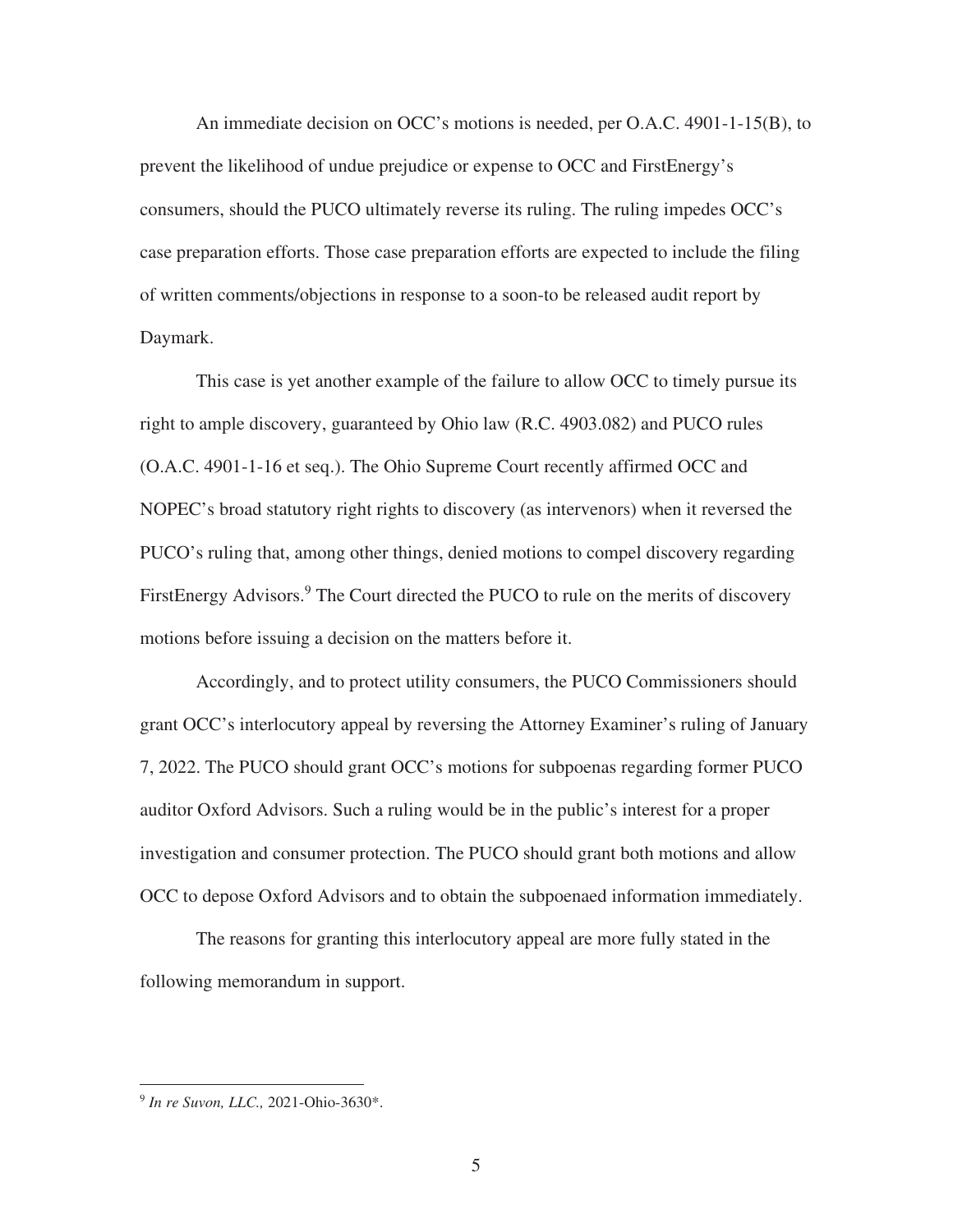Respectfully submitted,

Bruce Weston (0016973) Ohio Consumers' Counsel

 */s/ Maureen R. Willis*  Maureen R. Willis (0020847) Counsel of Record William Michael (0070921) John Finnigan (0018689) Assistant Consumers' Counsel

# **Office of the Ohio Consumers' Counsel**

65 East State Street, Suite 700 Columbus, Ohio 43215 Telephone [Willis]: (614) 466-9567 Telephone [Michael]: (614) 466-1291 Telephone [Finnigan]: (614) 466-9585 maureen.willis@occ.ohio.gov william.michael@occ.ohio.gov john.finnigan@occ.ohio.gov (willing to accept service by e-mail)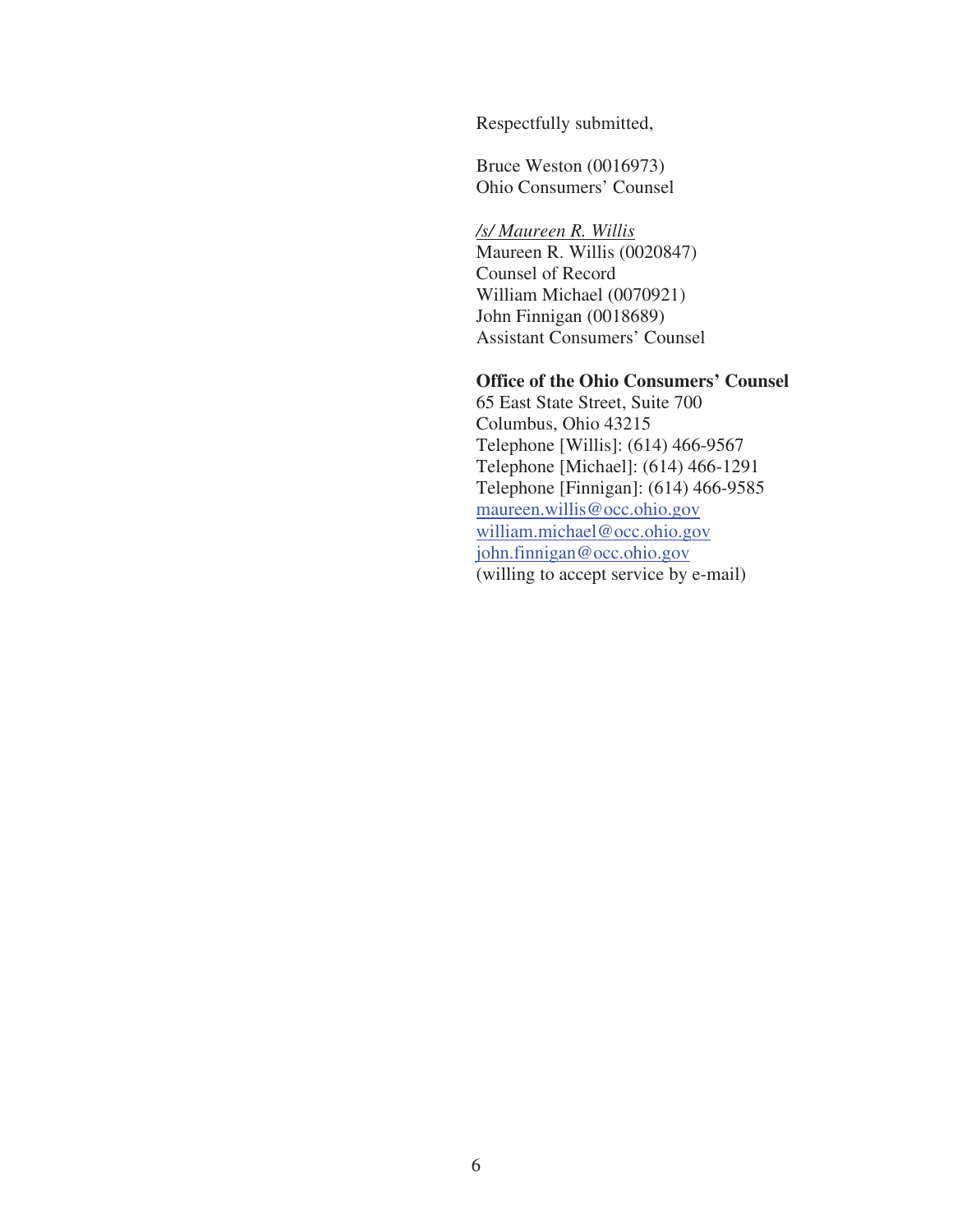# **TABLE OF CONTENTS**

|                |           | <b>PAGE</b>                                                                                                                                                                                                                                |  |
|----------------|-----------|--------------------------------------------------------------------------------------------------------------------------------------------------------------------------------------------------------------------------------------------|--|
| $\mathbf{I}$ . |           |                                                                                                                                                                                                                                            |  |
| II.            |           |                                                                                                                                                                                                                                            |  |
| III.           |           |                                                                                                                                                                                                                                            |  |
|                | А.        | The Attoney Examiner's ruling is a new or novel interpretion of PUCO policy<br>(and rule) that discourages (not encourages) prompt and expeditious use of<br>prehearing discovery and violates OCC's case discovery and preparation rights |  |
|                | <b>B.</b> |                                                                                                                                                                                                                                            |  |
| IV.            |           |                                                                                                                                                                                                                                            |  |
| $V_{\cdot}$    |           |                                                                                                                                                                                                                                            |  |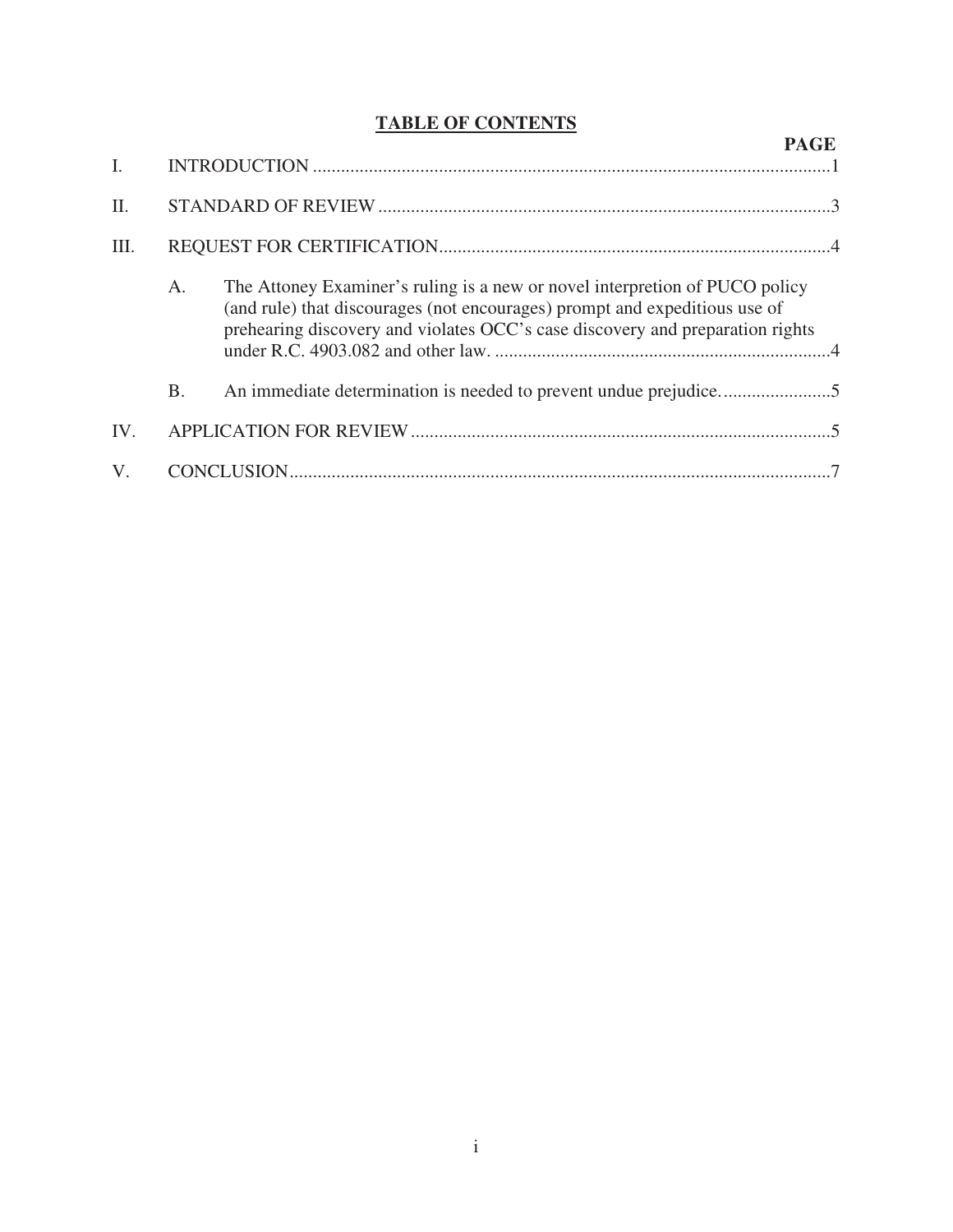#### **BEFORE THE PUBLIC UTILITIES COMMISSION OF OHIO**

)  $\lambda$ ) ) )

In the Matter of the Review of the Distribution Modernization Rider of Ohio Edison Company, The Cleveland Electric Illuminating Company, and The Toledo Edison Company.

Case No. 17-2474-EL-RDR

#### **MEMORANDUM IN SUPPORT**

#### **I. INTRODUCTION**

On September 8, 2020, OCC filed investigatory motions to protect consumers against what federal prosecutors have called "the largest bribery scheme ever" in Ohio.<sup>10</sup> FirstEnergy Corp. fired its CEO and two other top executives on October 29, 2020. The firings occurred the same day that two of the criminal defendants in the *U.S. v. Householder*<sup> $11$ </sup> entered guilty pleas.<sup>12</sup> FirstEnergy Corp.'s October 29, 2020 SEC filing explained that a committee of independent members of FirstEnergy's Board of Directors was directing an internal investigation of ongoing governmental investigations, and it concluded that the executives' actions related to H.B. 6 had violated company policies and its code of conduct.<sup>13</sup>

Later filings at the U.S. SEC revealed that FirstEnergy, through the course of its internal investigation, "discovered" that former executives had authorized a \$4.3 million payment to a firm controlled by the former PUCO Chair, reflecting there is also a FirstEnergy/PUCO scandal connected to but also distinct from the FirstEnergy/House Bill 6 scandal. And it was

<sup>10</sup> N. Reimann, *Ohio Speaker of the House Arrested in State's 'Largest Bribery Scheme Ever*, Forbes.com (July 21, 2020).

<sup>11</sup> *U.S. v. Larry Householder, et al.,* Case No. 1:20-cr-00077, Complaint (S.D. Ohio) (July 21, 2020).

<sup>12</sup> J. Mackinnon, *FirstEnergy fires CEO Chuck Jones after 2 plead guilty in Householder bribery scheme,* Akron Beacon-Journal (Oct. 29, 2020).

<sup>13</sup> FirstEnergy Corp., Form 8-K (Oct. 29, 2020).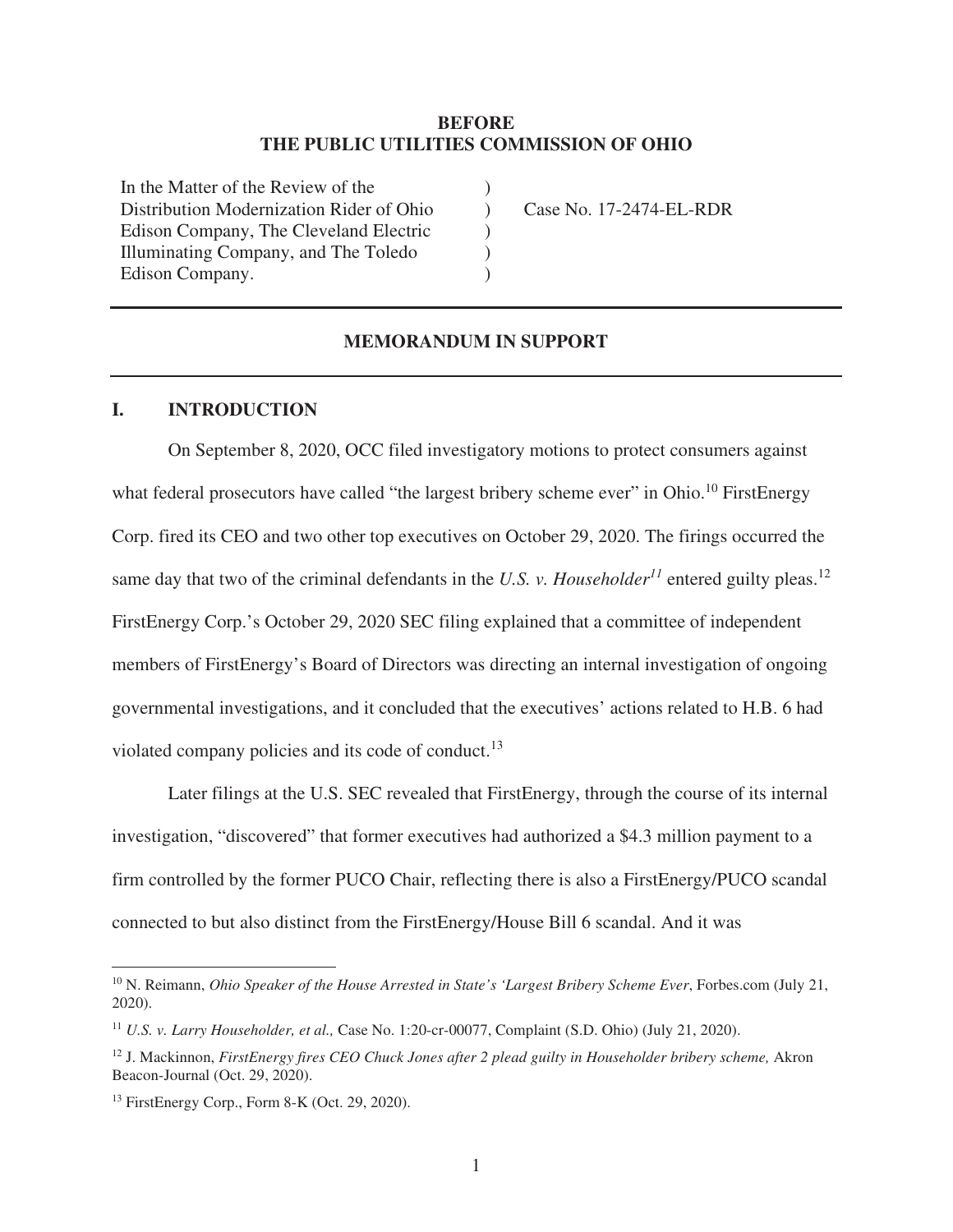"discovered" that FirstEnergy had misallocated the \$4.3 million payment and other costs to its

Utilities and thus to utility consumers over a ten-year period.<sup>14</sup>

FirstEnergy Corp. entered into a Deferred Prosecution Agreement that described

unlawful acts and contained this partial version of the text message from former FirstEnergy

CEO Chuck Jones to former FirstEnergy Senior VP Dennis Chack:

"He [the former PUCO Chair] will get it done for us but cannot just jettison all process." There is 'a lot of talk going on in the halls of PUCO about does he work there for us? He'll move it as fast as he  $can.$ <sup>"15</sup>

OCC later obtained the full text message from FirstEnergy via subpoena (and through a

process for FirstEnergy to relinquish its claim of confidentiality). The text message is from

former FirstEnergy CEO Chuck Jones to former FirstEnergy Senior VP Dennis Chack. Here is

the full message:

He [the former PUCO Chair] will get it done for us but cannot just jettison all process. Says the combination of overruling Staff and other Commissioners on decoupling, getting rid of SEET and *burning the DMR final report* has a lot of talk going on in the halls of the PUCO about does he work there or for us? He'll move it as fast as he can. Better come up with a short term work around.<sup>16</sup> (*See* Attachment)

In the vernacular of fired FirstEnergy CEO Chuck Jones, OCC wants to review what may

have happened that is described by FirstEnergy as "burning" the PUCO/Oxford final audit. That

<sup>14</sup> FirstEnergy Corp., Form 10-K (Feb. 18, 2021).

<sup>15</sup> *United States of America v. FirstEnergy Corp*., Case No. 1:21-cr-86, Deferred Prosecution Agreement, Statement of Facts at 43 (July 22, 2021).

<sup>16</sup> *In the Matter of the Ohio Edison Company, The Cleveland Electric Illuminating Company and The Toledo Edison Company's Compliance with R.C. 4928.17 and the Ohio Adm. Code 4901:1-37, Case No. 17-974-EL-UNC,* Documents produced by FirstEnergy Corp. in response to OCC subpoena, Doc. No. 0000072 (March 4, 2020) (Emphasis added).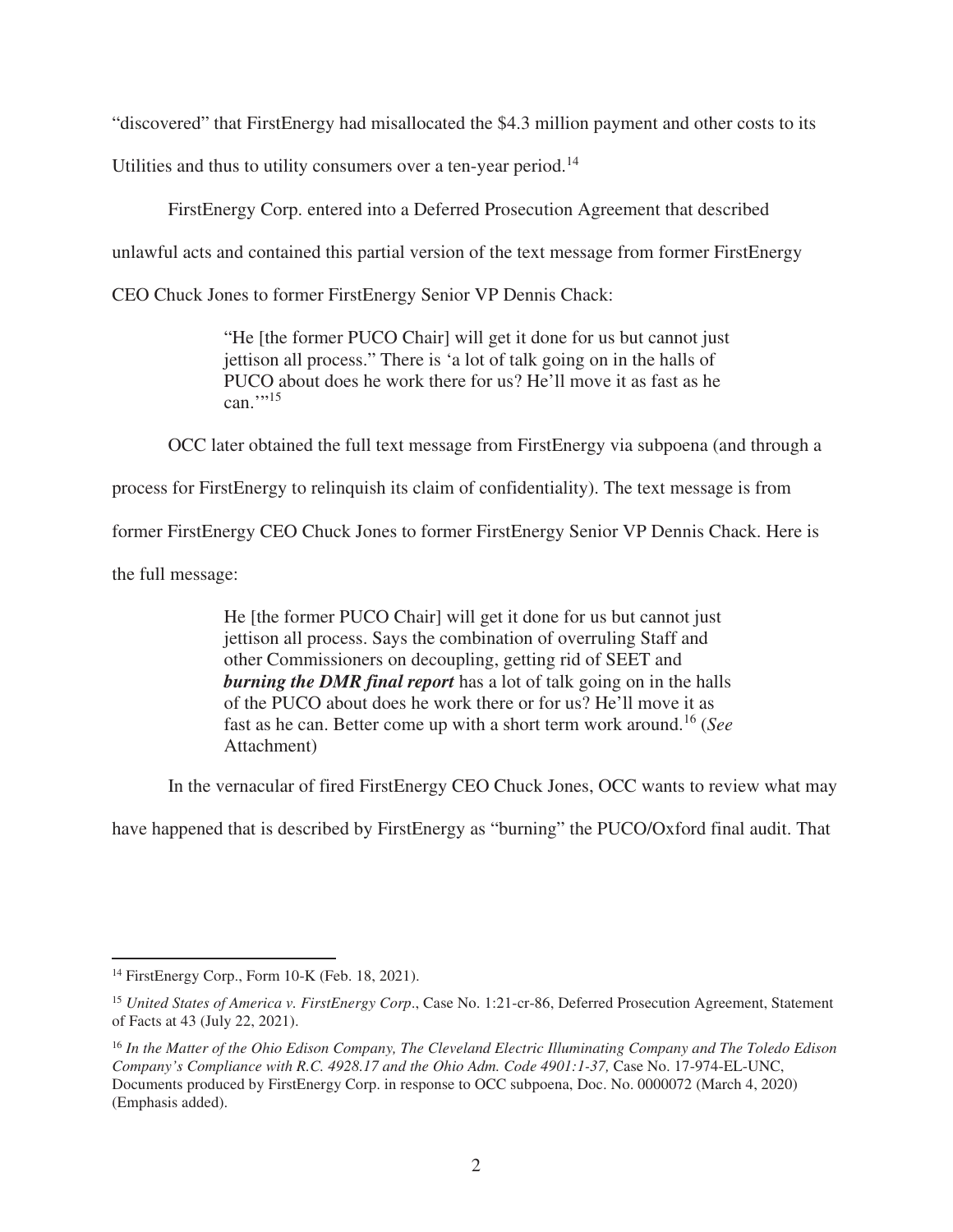review is part of OCC's duty to the public. And that review is OCC's right to discover under R.C. 4903.082.

The PUCO should not pre-judge for OCC what may be learned from deposing Oxford Advisors on this subject. And the PUCO should not relegate OCC to reading about what the later PUCO auditor, Daymark, has to say on the subject that involves Oxford. Comments on the Daymark audit will likely be due a mere thirty days after the "new" final audit is issued by Daymark (instead of Oxford. Daymark's final audit is expected to be filed on January 14, 2022).<sup>17</sup> Examiner Price's ruling would prevent OCC from using a deposition of Oxford for potential comment on Daymark's related audit report. The PUCO Commissioners should reverse that ruling, in favor of a proper investigation and OCC's rights under law.

#### **II. STANDARD OF REVIEW**

The PUCO will review an Attorney Examiner's ruling if the Attorney Examiner (or other authorized PUCO personnel) certifies the appeal.<sup>18</sup> The standard applicable to certifying an appeal is that "the appeal presents a new or novel question of interpretation, law, or policy, or is taken from a ruling which represents a departure from past precedent and an immediate determination by the commission is needed to prevent the likelihood of undue prejudice … to one or more of the parties, should the commission ultimately reverse the ruling in question."<sup>19</sup> Upon consideration of an appeal, the PUCO may affirm, reverse, or modify the ruling or dismiss the appeal. $20$ 

<sup>17</sup> Prehearing Tr. 11 (Jan. 7, 2022).

<sup>18</sup> O.A.C. 4901-1-15(B).

 $^{19}$  *Id*.

 $20$  O.A.C. 4901-1-15(E).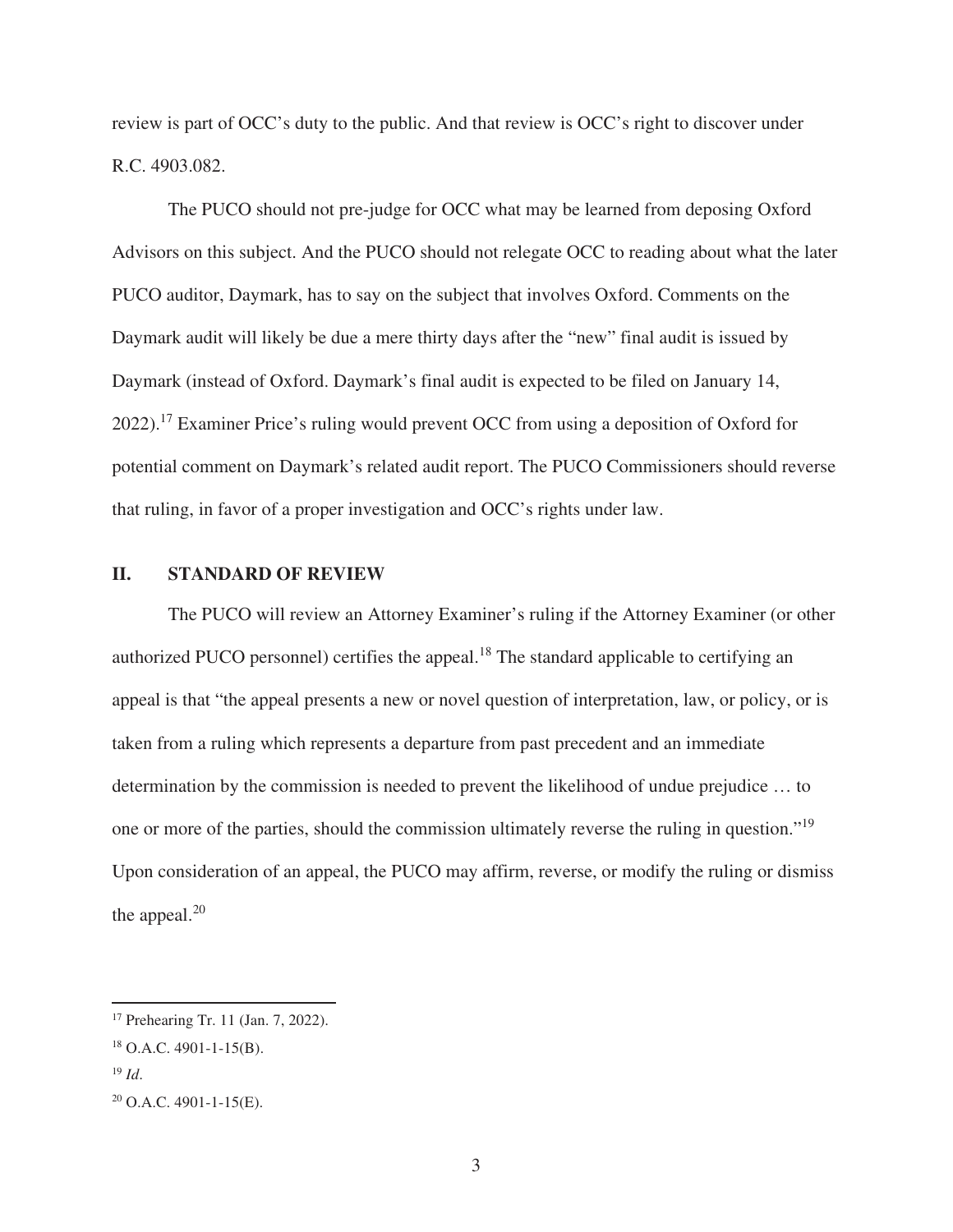#### **III. REQUEST FOR CERTIFICATION**

**A. The Attoney Examiner's ruling is a new or novel interpretion of PUCO policy (and rule) that discourages (not encourages) prompt and expeditious use of prehearing discovery and violates OCC's case discovery and preparation rights under R.C. 4903.082 and other law.** 

Under O.A.C. 4901-1-16, the purpose of the PUCO's discovery rules is to "encourage prompt and expeditious use of prehearing discovery in order to facilitate thorough and adequate preparation for participation in commission proceedings." O.A.C. 4901-1-17 allows discovery to begin "immediately after a proceeding is commenced and should be completed as expeditiously as possible." R.C. 4903.082 is a 1983 statute that was enacted as a reform law to give parties in PUCO cases proper discovery and preparation. The PUCO should let the law work for the public.

Consistent with the law and rules, OCC filed two subpoenas to allow it to seek discovery from one of the state-appointed auditors in this case, Oxford Advisors. OCC was pursuing its rights under the PUCO rules to obtain information relevant to the subject matter of this proceeding. Information sought to be obtained from the subpoenas goes to the issue of whether undue or improper influence was exerted by the former PUCO chair or others at the PUCO in relation to Oxford's DMR audit.

But instead of allowing OCC to move forward with "prompt and expeditious use of prehearing discovery," the Attorney Examiner deterred our discovery. The Attorney Examiner's ruling places OCC's subpoenas in limbo until the PUCO decides to rule. This ruling is contrary to Ohio law and discovery rules that encourage parties to engage in prompt and expeditious use of discovery. This is a new and novel interpretation of PUCO policy under O.A.C. 4901-1-15(B) and R.C. 4903.082.

4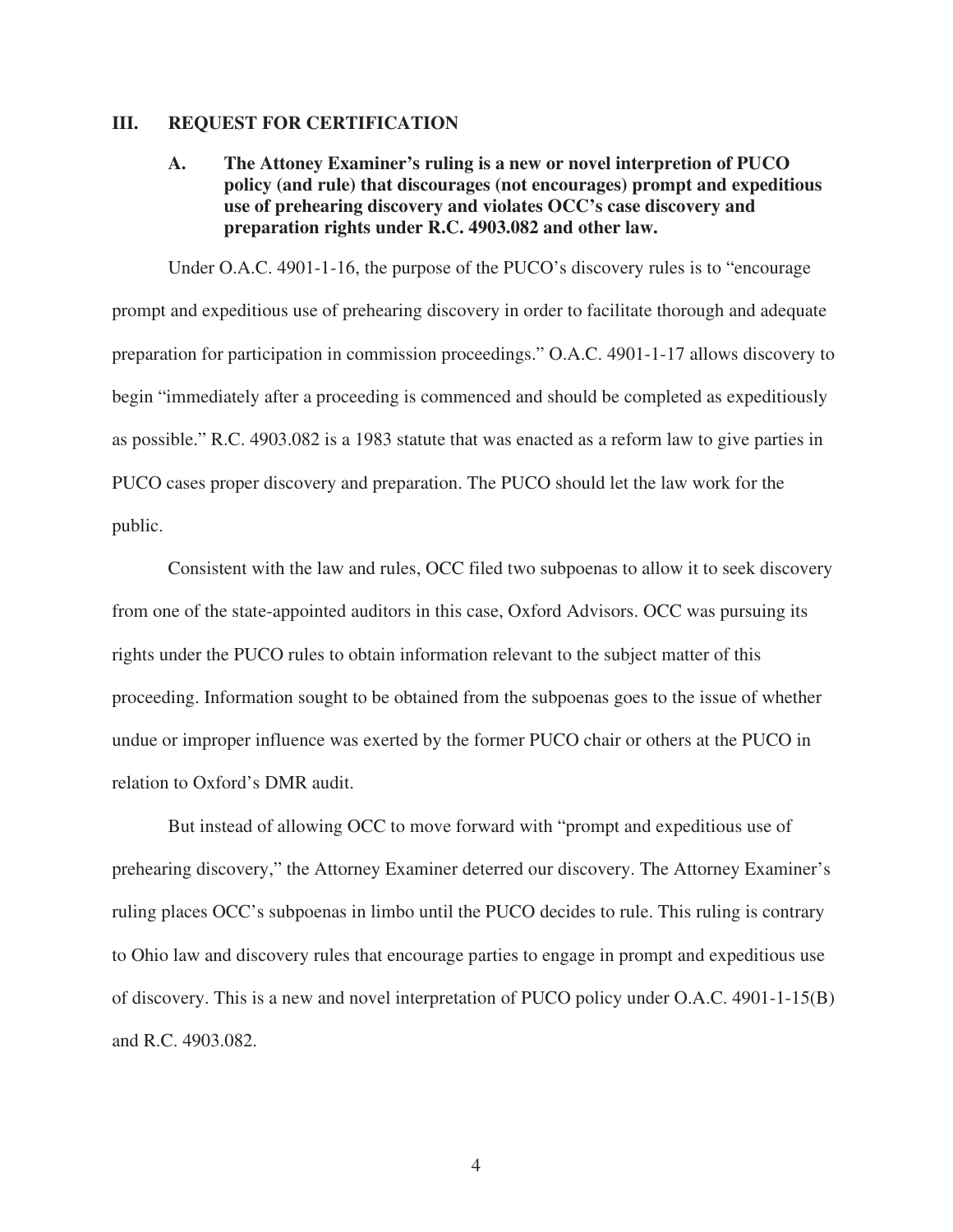#### **B. An immediate determination is needed to prevent undue prejudice.**

Under O.C. 4901-1-15(B), an "immediate determination" by the PUCO is needed to prevent undue prejudice<sup>21</sup> to OCC and Ohio consumers should the PUCO ultimately reverse the Attorney Examiner's ruling. Examiner Price's ruling further delays OCC's case preparation efforts and the search for truth and justice. Those case preparation efforts are expected to include the filing of written comments/objections in response to a soon-to be released audit report by Daymark. Given these imminent deadlines, the deferred ruling on OCC's subpoenas interferes with OCC's discovery rights, case preparation and case presentation. OCC and consumers will be prejudiced without an immediate determination of this issue.

#### **IV. APPLICATION FOR REVIEW**

OCC asks the PUCO Commissioners, upon consideration of this appeal, to reverse Attorney Examiner Price's January 7, 2022 ruling, under O.A.C. 4901-1-15(E). The Attorney Examiner justified his decision to defer ruling on OCC's pending subpoenas by stating that "It simply makes sense to the Bench to defer ruling, see if any of these questions have been answered by the final report prepared by Staff."<sup>22</sup>

But that approach does not make sense for OCC's exercising its rights to discovery and case preparation, under R.C. 4903.082 and state rules, in the search for truth and justice about the FirstEnergy scandals. Daymark, the auditor that was hired after Oxford Advisors, is not the auditor that was originally slated by the PUCO to produce a final audit report. An Oxford report (not filed), not a Daymark report, was referenced in the infamous FirstEnergy text message about "burning" the final report. We rightly want to talk with Oxford in a deposition under subpoena.

 $21$  O.A.C. 4901-1-15(B).

<sup>22</sup> Prehearing Tr. at 11.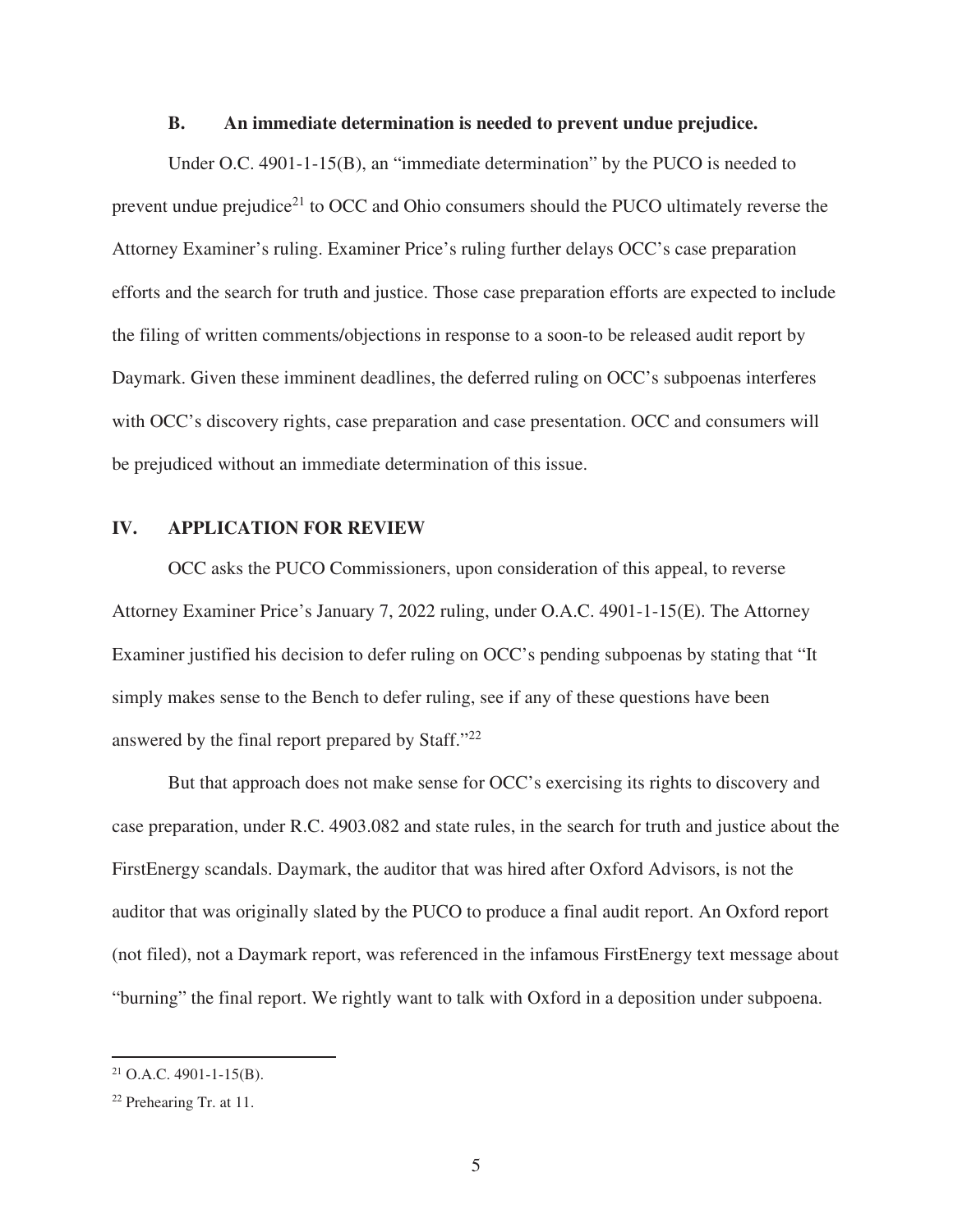The Attorney Examiner's ruling unfairly impedes OCC's consumer advocacy as allowed by law and rule.

In this regard, the PUCO should not pre-judge for OCC what may be learned from deposing Oxford Advisors on this subject. And the PUCO should not relegate OCC to reading about what the later PUCO auditor, Daymark, has to say on the subject that involves Oxford.

Further, comments on the Daymark audit will likely be due a mere thirty days after the "new" final audit is issued by Daymark (currently scheduled for January 14, 2022).<sup>23</sup> Examiner Price's ruling would prevent OCC from using a deposition of Oxford for potential comment on Daymark's related audit report. The PUCO Commissioners should reverse that ruling, in favor of a proper investigation and OCC's rights under law.

In the Deferred Prosecution Agreement, FirstEnergy admitted that it paid \$60 million to Generation Now and other entities controlled by the former Speaker of the House (the Enterprise) and \$4.3 million to the former PUCO Chair. The Deferred Prosecution Agreement states:

> FirstEnergy Corp. paid 4.3 million dollars to Public Official B through his consulting company in return for Public Official B performing official action in his capacity as PUCO Chairman to further FirstEnergy Corp.'s interests relating to the passage of nuclear legislation and other specific legislative and regulatory priorities, as requested and as opportunities arose.<sup>24</sup>

Considering that Oxford Advisors worked for the state (PUCO) in this case and that it produced work product (albeit not a "final" audit report) and that FirstEnergy wrote a shocking text message about "burning" Oxford Advisors' final audit report for the state (PUCO), it makes

<sup>23</sup> Prehearing Tr. 11 (Jan. 7, 2022).

<sup>&</sup>lt;sup>24</sup> United States of America v. FirstEnergy Corp., Case No. 1:21-cr-86, Deferred Prosecution Agreement at 17 (July 22, 2021).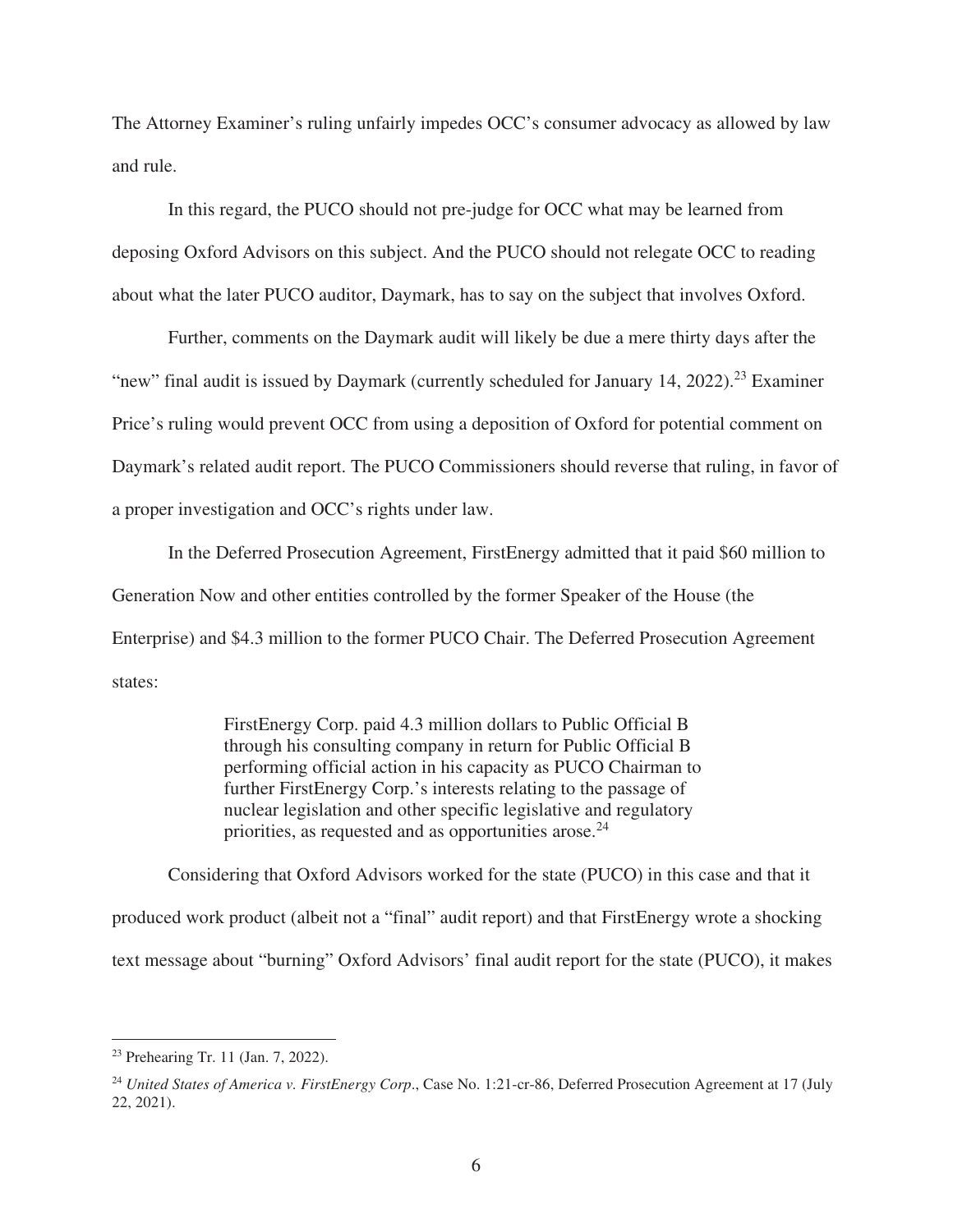complete sense for OCC to depose Oxford generally about its work and what did or did not happen with the final audit report. With all that plus Ohio law, it should make sense to the PUCO to grant OCC's Interlocutory Appeal.

In a recent case involving another FirstEnergy entity (FirstEnergy Advisors), the Ohio Supreme Court ruled that the PUCO erred regarding the fairness of its case process. The Court reversed the PUCO for failing to rule on discovery motions filed by parties prior to issuing an order on the merits.<sup>25</sup> The Court confirmed that "intervening parties in proceedings before the PUCO also have a statutory right to discovery under R.C. 4903.082."<sup>26</sup>

In that appeal the Court admonished the PUCO that it must "balance the statutory right to discovery and the constraints imposed by the …time frame for ruling on the [substantive issues]."<sup>27</sup> Here, Attorney Examiner Price failed to strike an appropriate balance when he delayed ruling on OCC's discovery. Moreover, the ruling stands in contrast to the PUCO Chair's acknowledgement that more transparency is needed to dispel the "black cloud" related to the H.B. 6 scandal. $^{28}$ 

#### **V. CONCLUSION**

OCC's interlocutory appeal of Attorney Examiner Price's January 7, 2022 ruling meets the standard for granting interlocutory appeals. OCC's appeal on behalf of millions of Ohio consumers should be certified to the PUCO. The PUCO should reverse the Attorney Examiner's

<sup>25</sup> *In re Suvon*, 2021-Ohio-3630\* at ¶42.

<sup>26</sup> *Id.*

 $^{27}$  *Id.* 

<sup>28</sup> J. Pelzer, *New PUCO Chair Jenifer French: more transparency needed to lift the 'black cloud' of [the HB 6 scandal*, Cleveland.com (May 18, 2021).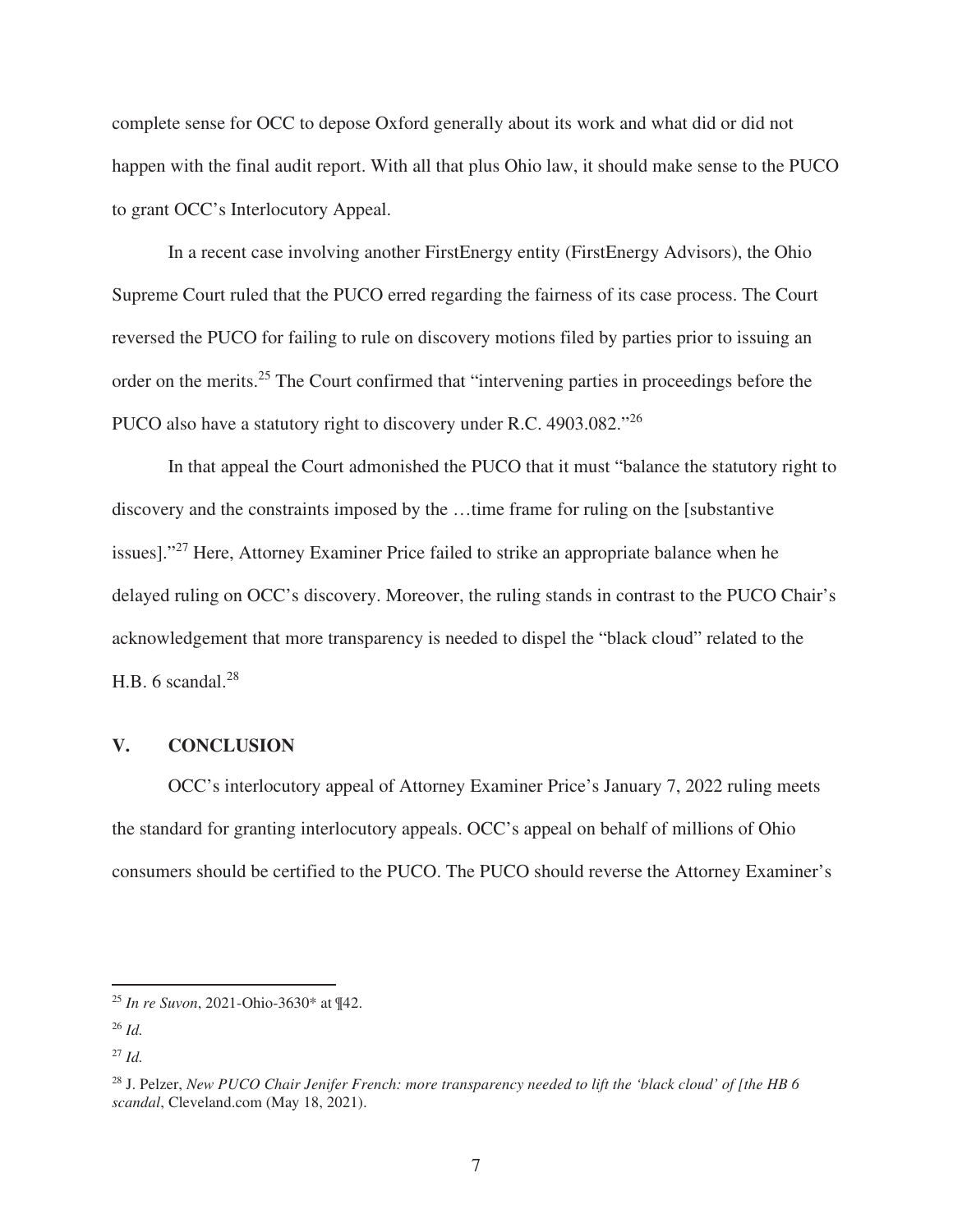ruling and allow OCC to proceed with its deposition of Oxford Advisors in the interest of truth

and justice regarding the FirstEnergy scandals.

Respectfully submitted,

Bruce Weston (0016973) Ohio Consumers' Counsel

 */s/ Maureen R. Willis*  Maureen R. Willis (0020847) Counsel of Record William Michael (0070921) John Finnigan (0018689) Assistant Consumers' Counsel

# **Office of the Ohio Consumers' Counsel**

65 East State Street, Suite 700 Columbus, Ohio 43215 Telephone [Willis]: (614) 466-9567 Telephone [Michael]: (614) 466-1291 Telephone [Finnigan]: (614) 466-9585 maureen.willis@occ.ohio.gov william.michael@occ.ohio.gov john.finnigan@occ.ohio.gov (willing to accept service by e-mail)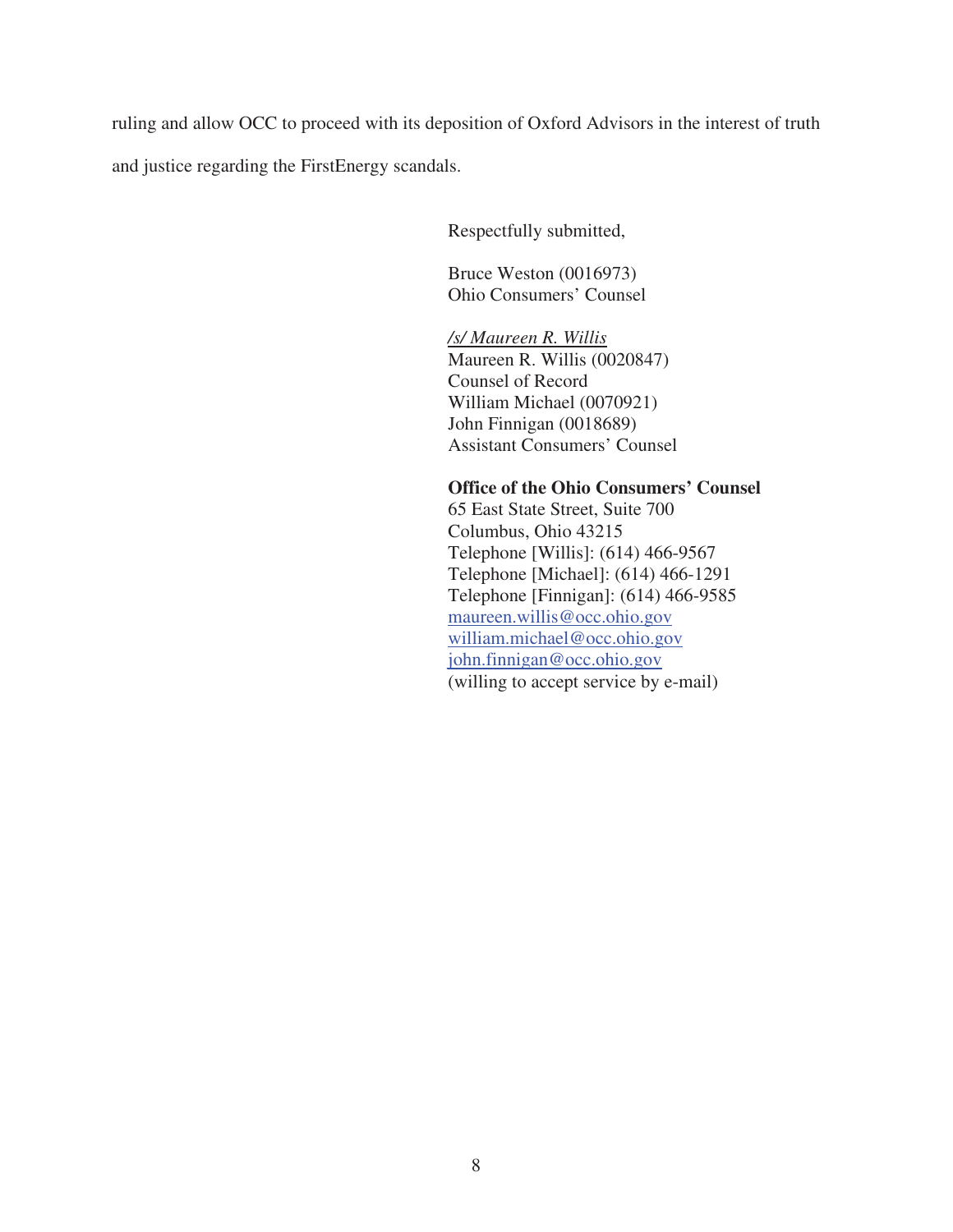### **CERTIFICATE OF SERVICE**

 I hereby certify that a copy of the Interlocutory Appeal, Request for Certification to the PUCO Commissioners, and Application for Review by Office of the Ohio Consumers' Counsel was provided electronically to the persons listed below this 12th day of January 2022.

> */s/ Maureen R. Willis*  Maureen R. Willis Senior Counsel Assistant Consumers' Counsel

The PUCO's e-filing system will electronically serve notice of the filing of this document on the following parties:

### **SERVICE LIST**

thomas.lindgren@ohioAGO.gov kyle.kern@ohioAGO.gov werner.margard@ohioAGO.gov mkurtz@BKLlawfirm.com kboehm@BKLlawfirm.com jkylercohn@BKLlawfirm.com rdove@keglerbrown.com Bojko@carpenterlipps.com Donadio@carpenterlipps.com dparram@bricker.com rmains@bricker.com

Attorney Examiners: Gregory.price@puco.ohio.gov Megan.addison@puco.ohio.gov bknipe@firstenergycorp.com mrgladman@jonesday.com mdengler@jonesday.com radoringo@jonesday.com sgoyal@jonesday.com jlang@calfee.com khehmeyer@calfee.com mpritchard@mcneeslaw.com rlazer@elpc.org trent@hubaydougherty.com mwise@mcdonaldhopkins.com jweber@elpc.org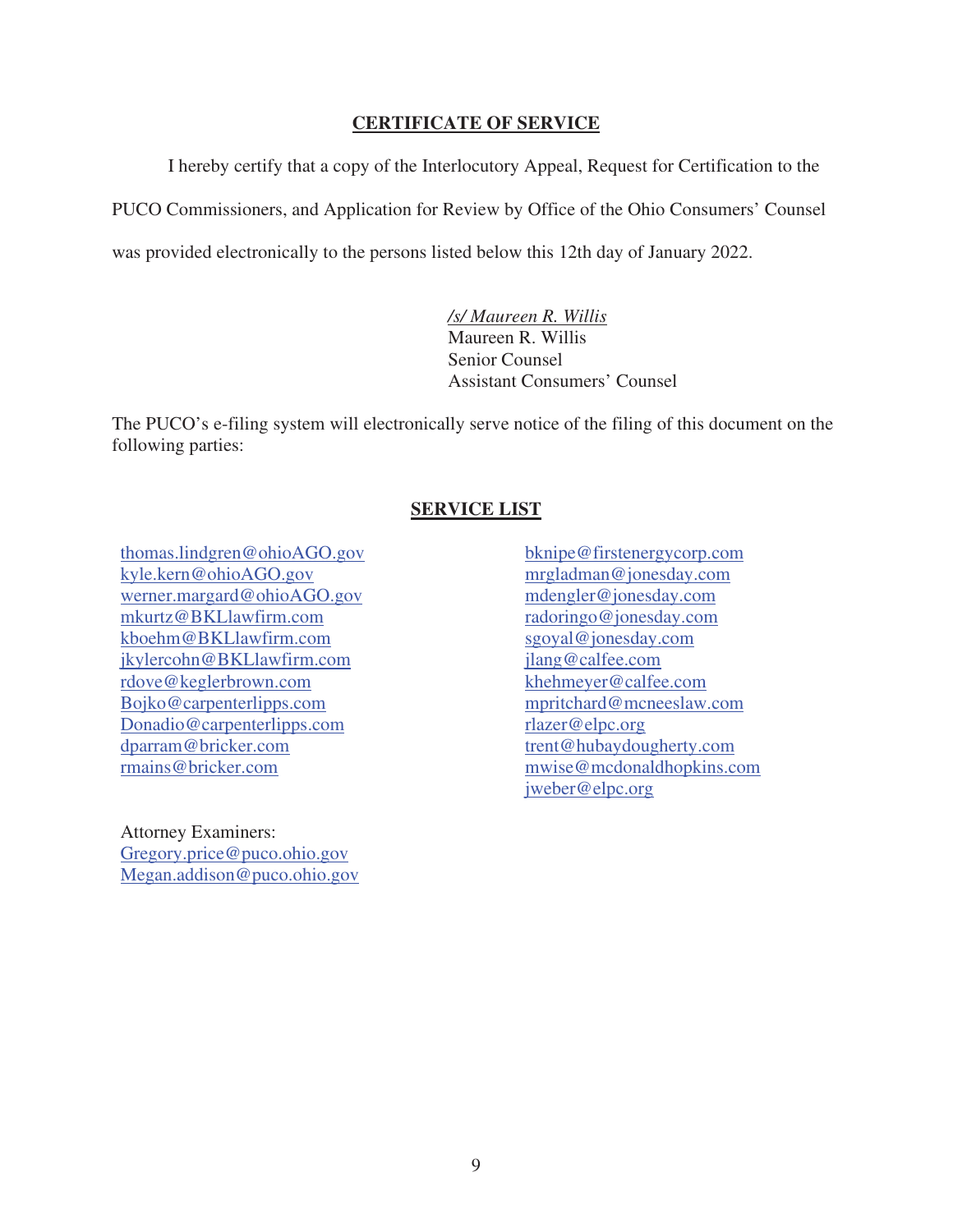BEFORE THE PUBLIC UTILITIES COMMISSION OF OHIO

 $-$ 

In the Matter of the **Contract Contract** Review of the Distribution: Modernization Rider of : Ohio Edison, The Cleveland: Case No. 17-2474-EL-RDR Electric Illuminating Company, and The Toledo  $\mathbf{r}$ Edison Company.

 $-$ 

#### PREHEARING CONFERENCE

before Mr. Gregory Price, Ms. Megan Addison, and Ms. Jacky St. John Werman, Attorney Examiners, at the Public Utilities Commission of Ohio, 180 East Broad Street, via Webex, called at 10:00 a.m. on Friday, January 7, 2022.

ARMSTRONG & OKEY, INC. 222 East Town Street, Second Floor Columbus, Ohio 43215-5201  $(614)$  224-9481

 $\qquad \qquad - \qquad -$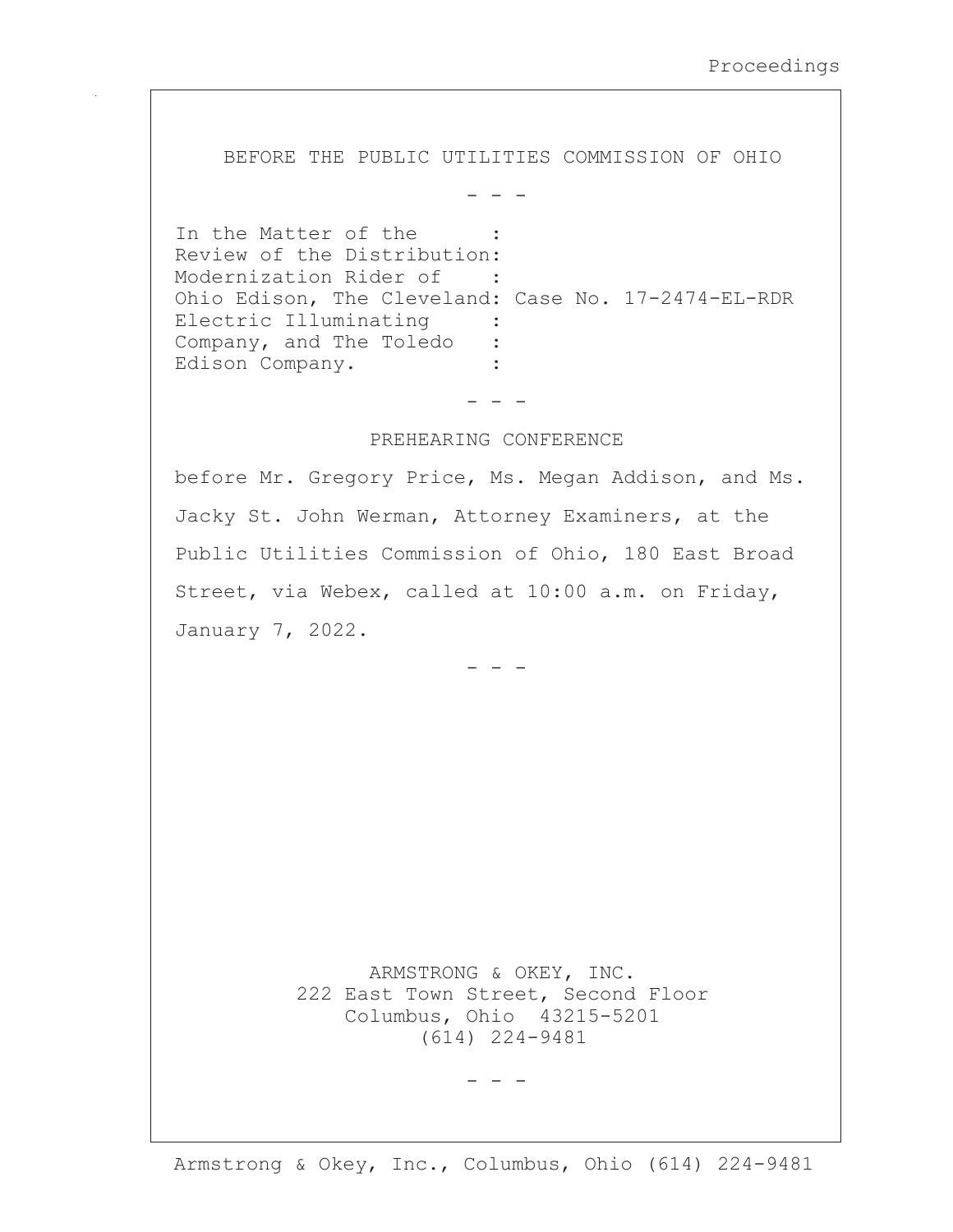$\overline{2}$ 

| $\mathbf 1$ | APPEARANCES:                                                                                                            |  |  |
|-------------|-------------------------------------------------------------------------------------------------------------------------|--|--|
| 2           | FirstEnergy Service Company<br>By Mr. Brian Knipe                                                                       |  |  |
| 3           | 76 South Main Street<br>Akron, Ohio 44308                                                                               |  |  |
| 4           | Jones Day                                                                                                               |  |  |
| 5           | By Mr. Michael Gladman<br>325 John H. McConnell Boulevard,                                                              |  |  |
| 6           | Suite 600<br>Columbus, Ohio 43215                                                                                       |  |  |
| 7           |                                                                                                                         |  |  |
| 8           | Jones Day<br>By Mr. Ryan A. Doringo<br>901 Lakeside Avenue                                                              |  |  |
| 9           | Cleveland, Ohio 44114                                                                                                   |  |  |
| 10<br>11    | On behalf of the Ohio Edison Company, The<br>Cleveland Electric Illuminating Company,<br>and The Toledo Edison Company. |  |  |
| 12          |                                                                                                                         |  |  |
| 13          | Bruce J. Weston, Ohio Consumers' Counsel<br>By Ms. Maureen R. Willis,<br>Senior Counsel                                 |  |  |
| 14          | Mr. John Finnigan<br>and Mr. William Michael,<br>Assistant Consumers' Counsel                                           |  |  |
| 15          | 65 East State Street, 7th Floor<br>Columbus, Ohio 43215                                                                 |  |  |
| 16          | On behalf of the Residential Customers of                                                                               |  |  |
| 17          | the Ohio Edison Company, The Cleveland<br>Electric Illuminating Company, and The                                        |  |  |
| 18          | Toledo Edison Company.                                                                                                  |  |  |
| 19          | Kegler, Brown, Hill & Ritter Co., LPA<br>By Mr. Robert Dove                                                             |  |  |
| 20          | 65 East State Street, Suite 1800<br>Columbus, Ohio 43215                                                                |  |  |
| 21          |                                                                                                                         |  |  |
| 22          | On behalf of the Ohio Partners for<br>Affordable Energy.                                                                |  |  |
| 23          |                                                                                                                         |  |  |
| 24          |                                                                                                                         |  |  |
| 25          |                                                                                                                         |  |  |
|             |                                                                                                                         |  |  |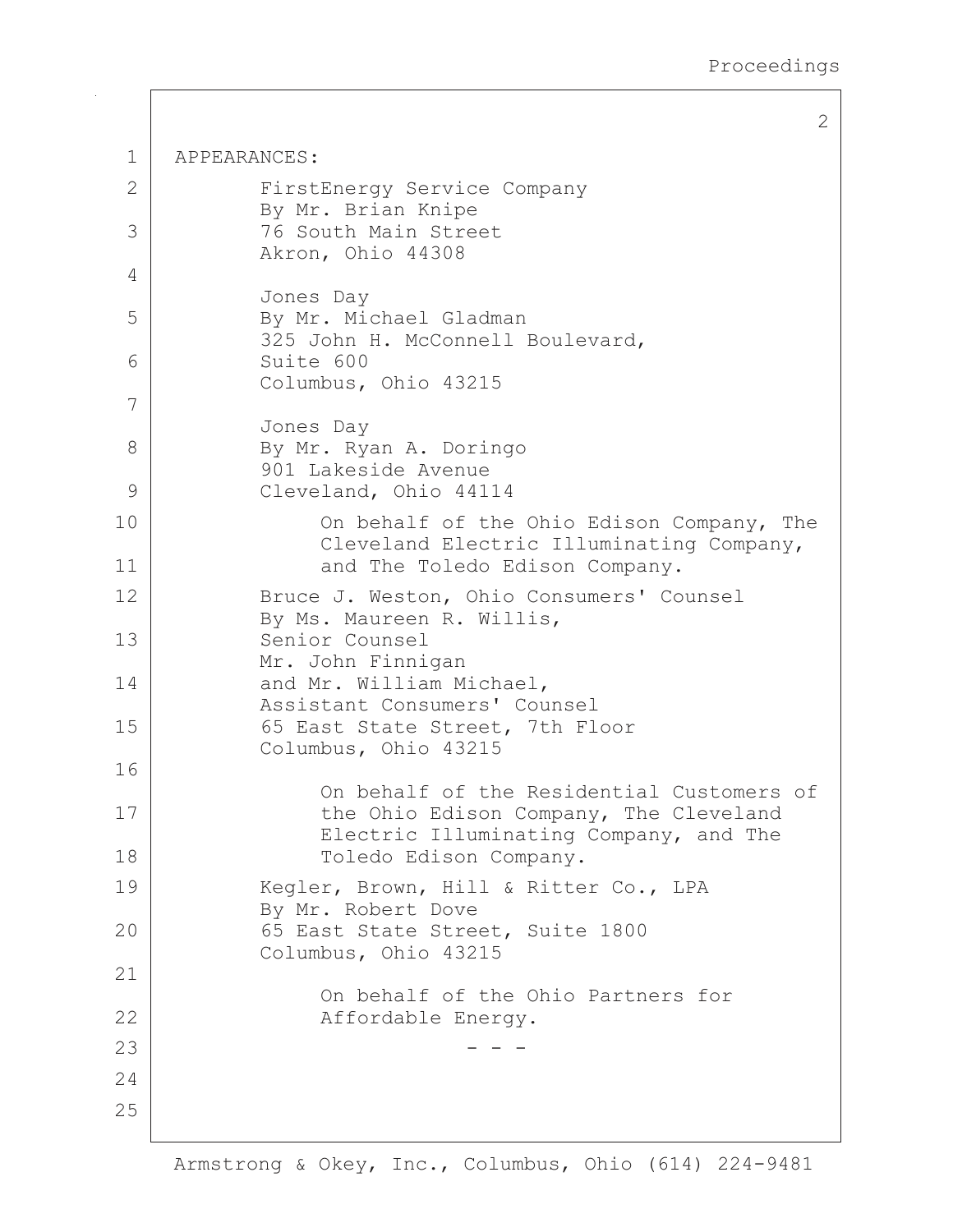3

```
\mathbf{1}APPEARANCES: (Continued)
 \overline{2}Carpenter Lipps & Leland LLP
            By Mr. Thomas V. Donadio
 3
            280 North High Street
            280 Plaza, Suite 1300
            Columbus, Ohio 43215
 \overline{4}5
                  On behalf of the Ohio Manufacturers'
                  Association Energy Group.
 6
            McNees, Wallace & Nurick LLC
 7
            By Mr. Matthew Pritchard
            21 East State Street, 17th Floor
 8
            Columbus, Ohio 43215
 9
                  On behalf of the Industrial Energy Users
                  of Ohio.
10Bricker & Eckler, LLP
11By Ms. Rachael Mains
            and Mr. Devin Parram
12100 South Third Street
            Columbus, Ohio 43215-4291
13On behalf of the Ohio Hospital
14Association.
15
            Boehm, Kurtz & Lowry
            By Mr. Michael Kurtz
            and Ms. Jody Kyler Cohn
16
            36 East Seventh Street, Suite 1510
17Cincinnati, Ohio 45202
18
                  On behalf of the Ohio Energy Group.
19
            Environmental Law & Policy Center
            By Ms. Janean Weber
2021 West Broad Street, 8th Floor
            Columbus, Ohio 43215
21
                  On behalf of the Environmental Law &
22
                  Policy Center.
232.425
```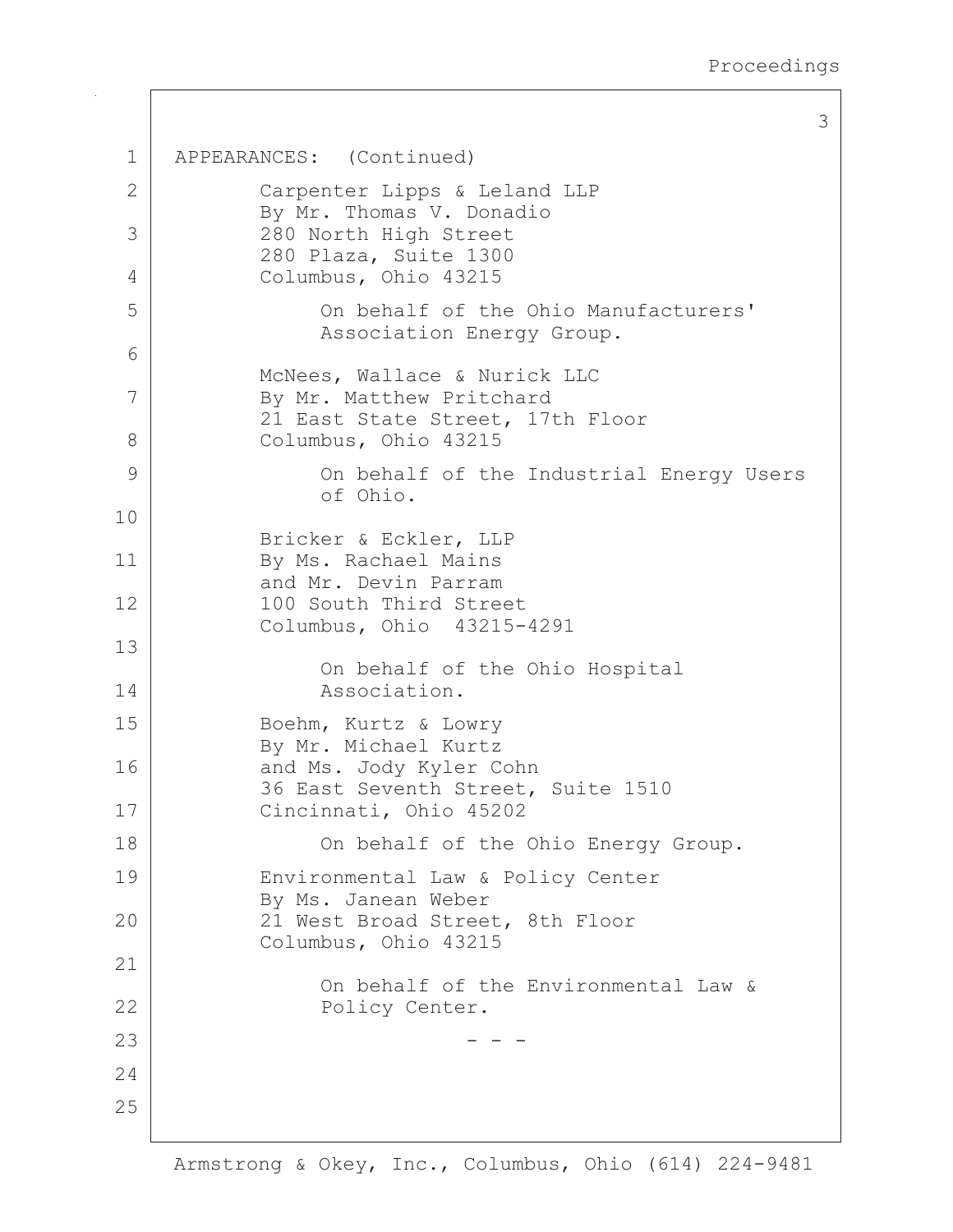$\overline{4}$ 

```
\mathbf 1APPEARANCES: (Continued)
 \mathbf{2}Dave Yost, Ohio Attorney General
              By Mr. Thomas Lindgren,
              Mr. Werner L. Margard, III,
 3
              and Ms. Kyle Kern,
 \overline{4}Assistant Attorneys General
              Public Utilities Section
 5
              30 East Broad Street, 26th Floor
              Columbus, Ohio 43215
 6
                    On behalf of the Staff of the PUCO.
 \overline{7}8
 \mathcal{G}10
111213
14
15
16
17
18
19
20
21
2223
24
25
```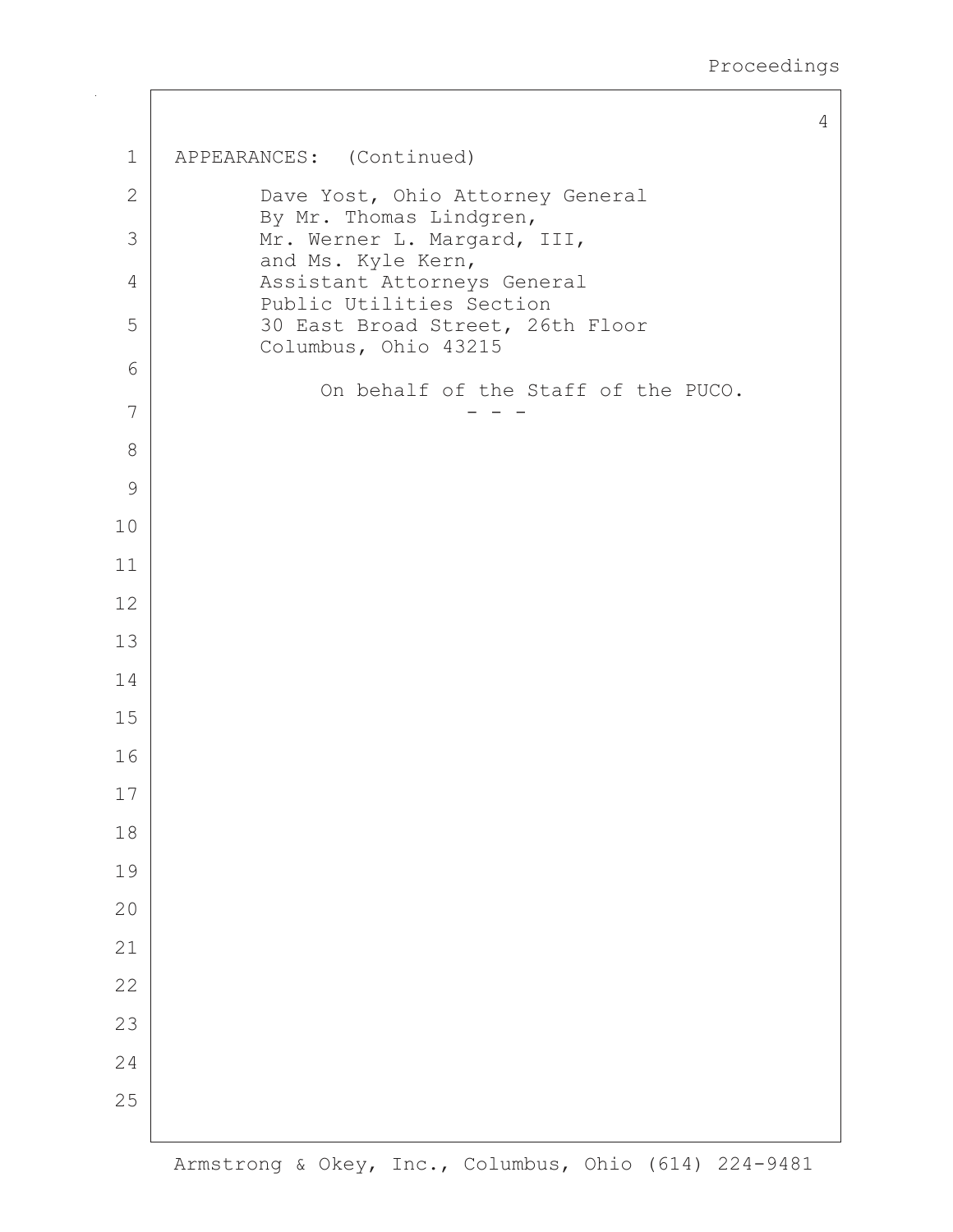5  $\mathbf{1}$ Friday Morning Session,  $\overline{2}$ January 7, 2022. 3 4 EXAMINER ST. JOHN: The Public Utilities 5 Commission of Ohio calls for a prehearing conference 6 at this time and place Case No. 17-2474-EL-RDR being 7 in the Matter of the Review of the Distribution  $\mathcal{B}$ Modernization Rider of Ohio Edison Company, The 9 Cleveland Electric illuminating Company, and The Toledo Edison Company.  $10$  $11$ My name is Jacky St. John, and with me  $12$ are Gregory Price and Megan Addison. And we are the  $13$ Attorney Examiners assigned to preside over this prehearing conference. 14 15 Let's begin by taking appearances 16 starting with the Companies. 17 MR. KNIPE: Good morning, your Honors. 18 Appearing on behalf of Ohio Edison, The Cleveland 19 Electric Illuminating Company, and The Toledo Edison  $20$ Company, I am Brian Knipe, 76 South Main Street,  $21$ Akron, Ohio 44308. 22 Also appearing on behalf of the Companies 23 from the Jones Day law firm are Michael Gladman, 325 24 John H. McConnell Boulevard, Columbus, Ohio 43215 and 25 Ryan Doringo, North Point, 901 Lakeside Avenue,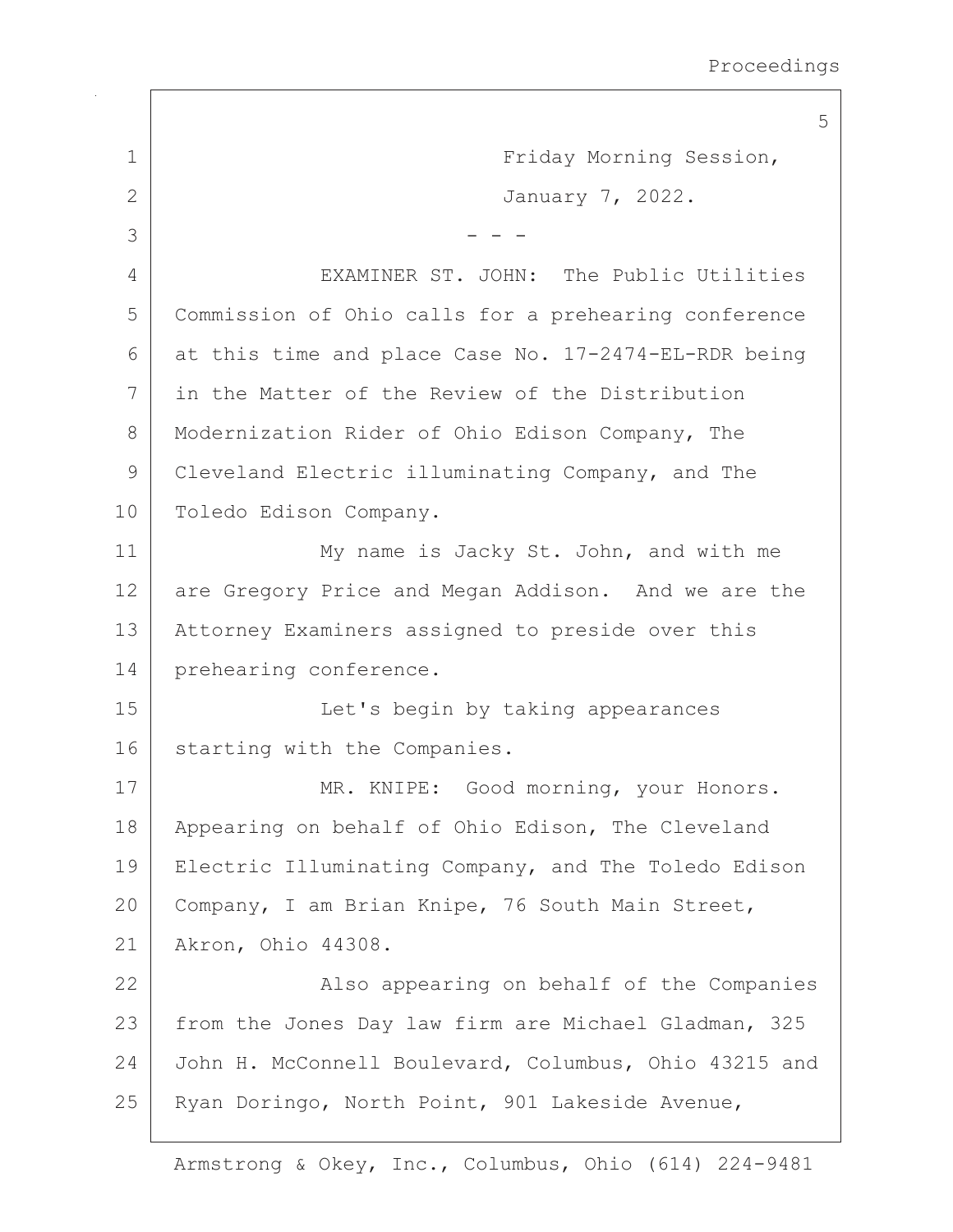6 Cleveland, Ohio 44114.  $\mathbf{1}$  $\overline{2}$ EXAMINER ST. JOHN: Thank you. Ohio Consumers' Counsel. 3 4 MS. WILLIS: Thank you, your Honor. On 5 behalf of the residential customers of the  $6 \overline{6}$ FirstEnergy utilities, Bruce Weston, Consumers' 7 Counsel, represented by Maureen Willis, William 8 Michael, and John Finnigan, 65 East State Street, 9 Suite 700, Columbus, Ohio 43215. Thank you. 10 EXAMINER ST. JOHN: Thank you.  $11$ Ohio Energy Group.  $12$ MS. COHN: Good morning, your Honor. On  $13$ behalf of Ohio Energy Group, Jody Cohn, Michael Kurtz from the law firm of Boehm, Kurtz & Lowry, 36 East 14 15 Seventh Street, Suite 1510, Cincinnati, Ohio 45202. 16 EXAMINER ST. JOHN: Thank you. Ohio 17 Partners for Affordable Energy. 18 MR. DOVE: Good morning, your Honor. On 19 behalf of Ohio Partners for Affordable Energy, this  $20$ is Robert Dove with the law firm Kegler, Brown, Hill  $21$ & Ritter, 65 East State Street, Suite 1800, Columbus,  $22$ Ohio 43215. 23 EXAMINER ST. JOHN: Thank you. 24 Environmental Law & Policy Center. 25 MS. WEBER: Good morning, your Honor.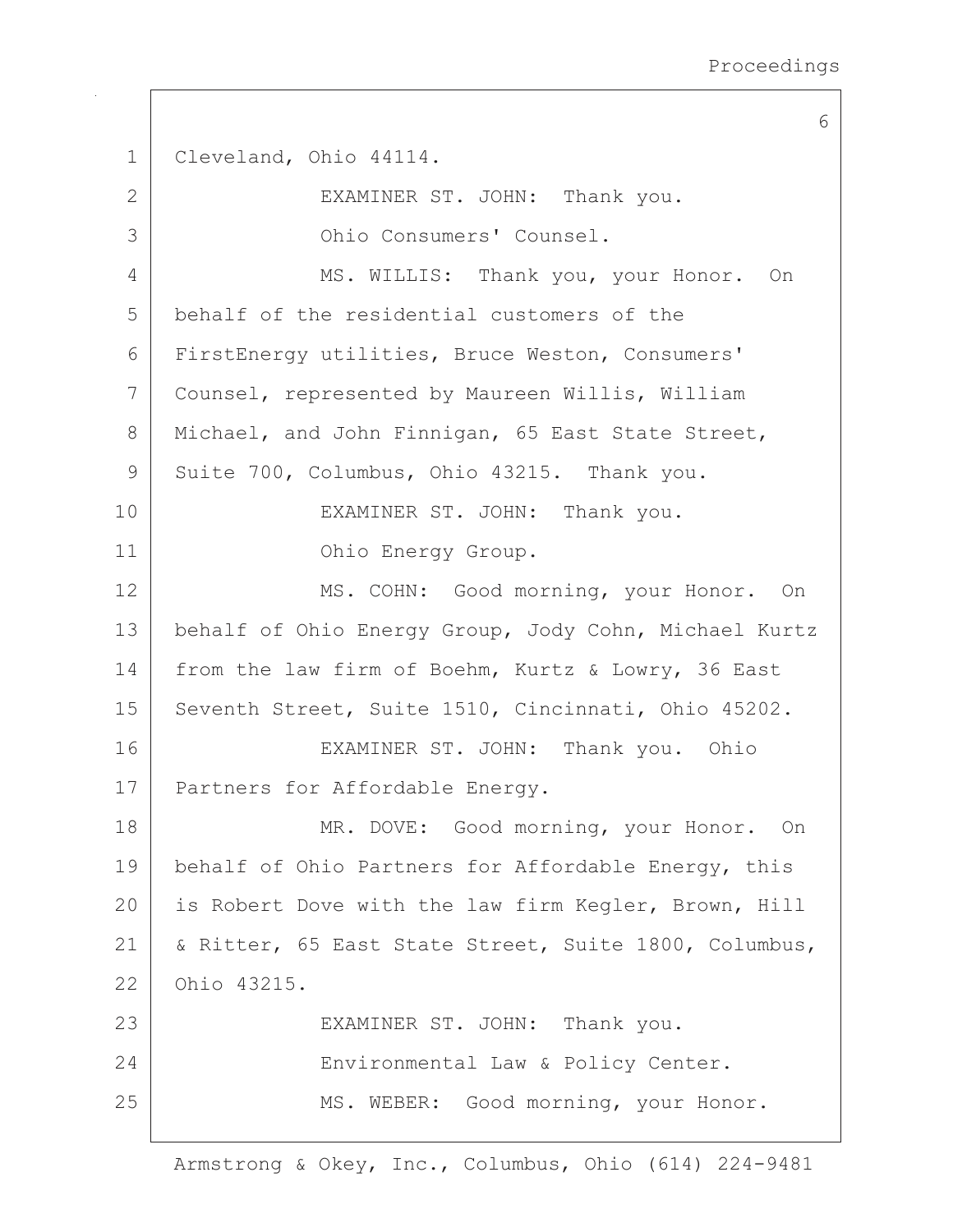Proceedings

7 This is Janean Weber with the Environmental Law &  $\mathbf{1}$  $\overline{2}$ Policy Center, 21 West Broad Street, 8th Floor, Columbus, Ohio 43215. 3 4 EXAMINER ST. JOHN: Thank you. Ohio Manufacturers' Association Energy 5 6 Group. 7 MR. DONADIO: Good morning, your Honor. 8 Thomas Donadio appearing on behalf of the Ohio  $\circ$ Manufacturers' Association Energy Group with the law 10 firm of Carpenter Lipps & Leland located at 280 North  $11$ High Street, Suite 1300, Columbus, Ohio 43215. 12 EXAMINER ST. JOHN: Thank you.  $13$ Industrial Energy Users - Ohio. 14 MR. PRITCHARD: On behalf of IEU-Ohio, 15 Matt Pritchard with the law firm of McNees, Wallace & 16 Nurick, 21 East State Street, Columbus, Ohio 43215.  $17$ EXAMINER ST. JOHN: Thank you. 18 Citizens Utility Board of Ohio. Ohio 19 Hospital Association.  $20$ MS. MAINS: Good morning, your Honors.  $21$ On behalf of the Ohio Hospital Association, Rachael 22 Mains and Devin Parram of the law firm Bricker & 23 Eckler located at 100 South Third Street, Columbus, 24 Ohio 43215. Thank you. 25 EXAMINER ST. JOHN: Thanks.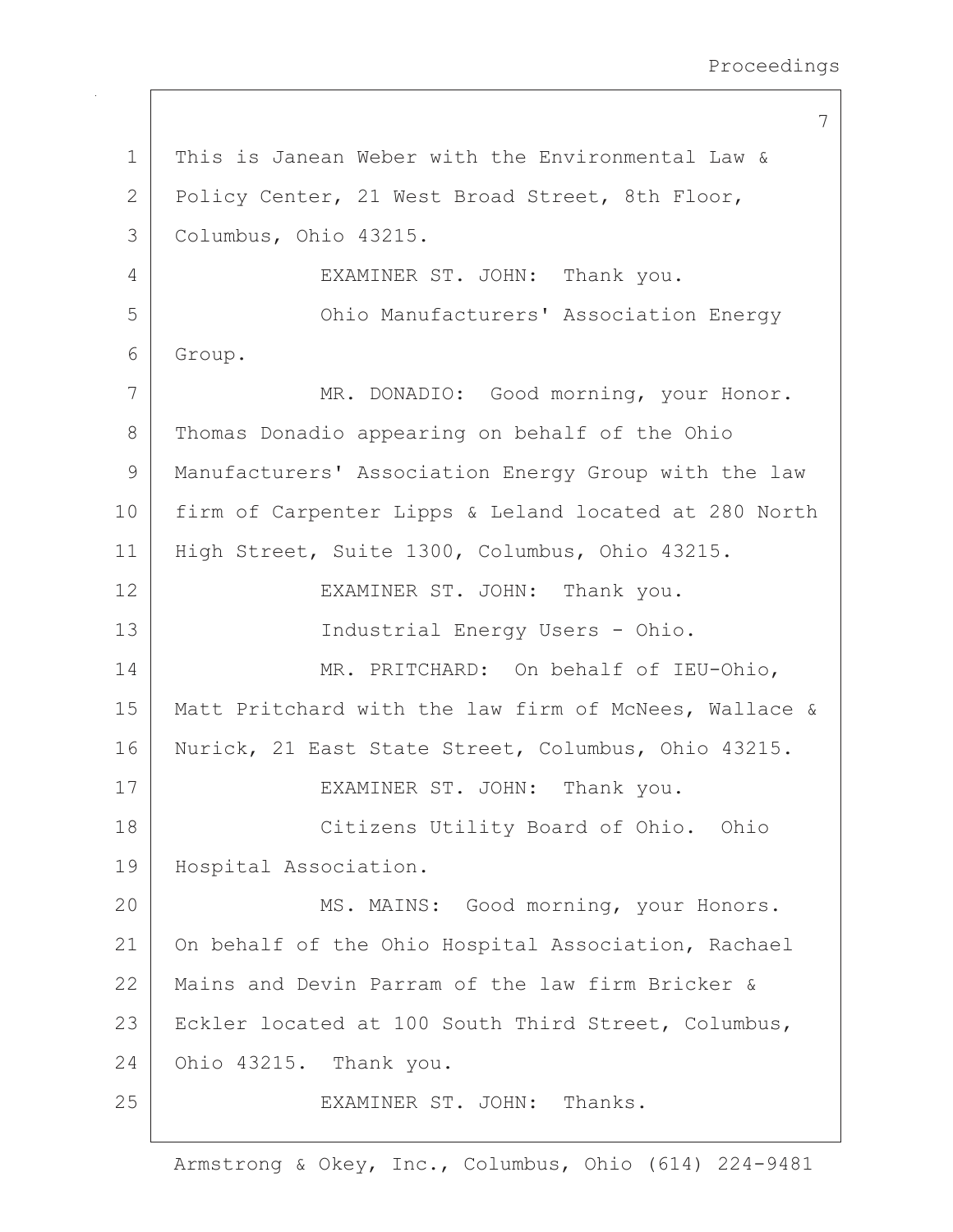8 And last on behalf of Staff.  $\mathbf{1}$  $\overline{2}$ MR. LINDGREN: Thank you, your Honor. On 3 behalf of the Staff, Ohio Attorney General Dave Yost by Thomas Lindgren and Werner Margard and Kyle Kern  $\overline{4}$ 5 at 30 East Broad Street, 26th Floor, Columbus, Ohio 6 43215. 7 EXAMINER ST. JOHN: Thank you very much. 8 Now I would like to address a few issues 9 before turning things over to Judge Price. First of 10 all, the Ohio Hospital Association has filed a motion for leave to file out of time to intervene. That was  $11$  $12$ filed on May 28 of 2021. I'll note that no memoranda  $13$ contra were filed. In its motion the Ohio Hospital 14 Association stated that it has a substantial interest 15 in the proceeding because some of its members are in 16 FirstEnergy territory and paid the Rider DMR charges. 17 So at this time we find the Motion to 18 Intervene is reasonable and should be granted. 19 Next, I would like to address the motion  $20$ for protective order that was filed by FirstEnergy  $21$ utilities on June 14 of 2019. By entry issued 22 November 16 of 2019, the Attorney Examiners denied 23 the motion in part to the extent that FirstEnergy no 24 longer wished to pursue protective treatment. 25 And the Attorney Examiners directed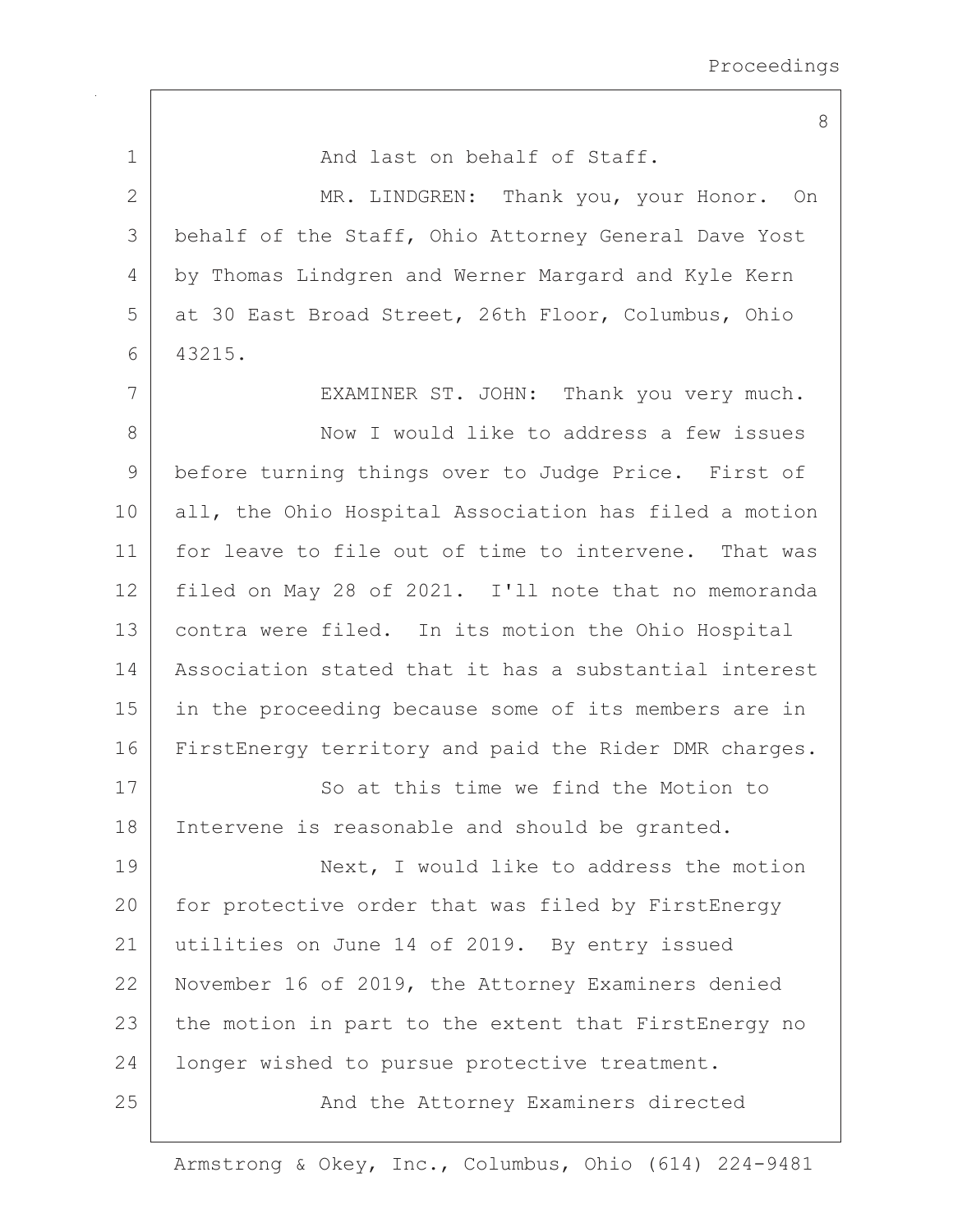9

FirstEnergy to file a response in regards to the  $\mathbf{1}$  $\overline{2}$ remaining portion of the motion to compel. FirstEnergy filed that correspondence on November 19 3  $\overline{4}$ of 2021 stating that they to longer need to pursue 5 protective treatment for the remaining portion. 6 So in order to make the record clear, the remaining portion of that motion for protective order 7 8 will be denied. 9 And now at this time I will go ahead and  $10$ turn things over to Judge Price.  $11$ EXAMINER PRICE: Thank you.  $12$ We just have a few more housekeeping  $13$ matters to clean up and then hopefully won't take too much of everybody's time. The next issue we have is 14 15 on September 24, 2021, OCC filed a motion for  $16$ subpoena against FirstEnergy Corp. As we indicated 17 in the prehearing conference in another case this 18 week, you know, the Bench is not a party to what 19 happens after the subpoena has been issued. We  $20$ either get a motion to quash or assume the subpoena  $21$ is being complied with. 22 So we did ask the other day for an update 23 from OCC and FirstEnergy Corporation, and they were 24 able to give us an update that some 230,000 pages of 25 documents have been produced. We are just going to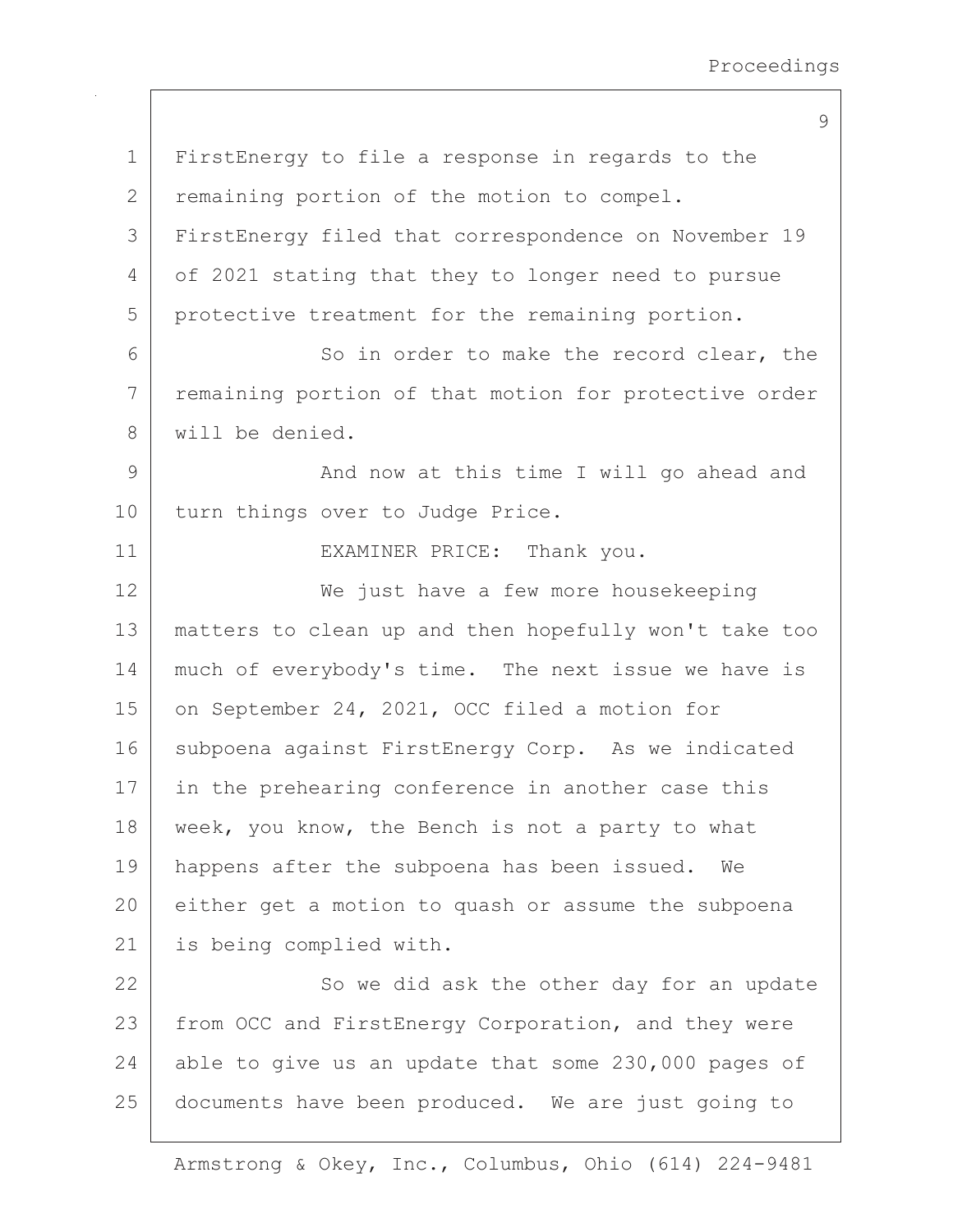ask if there is anything to add to that update which  $\mathbf{1}$  $\overline{2}$ is particularly relevant to this particular 3 proceeding. 4 MS. WILLIS: No, your Honor. As we 5 indicated in the -- our prehearing conference earlier this week, the motion for a subpoena was filed in 6 7 both cases, and it was resolved by FE Corporation 8 agreeing to produce the information that it has 9 produced to other parties in the various civil suits  $10$ against it. So the same -- you know, the same update  $11$ is -- is given that was given earlier this week is that our motion for subpoena need not be ruled upon  $12$  $13$ because we have been able to reach agreement with 14 FirstEnergy Corp. Thank you. 15 EXAMINER PRICE: Just to clarify, 16 Ms. Willis, I think we actually did grant the 17 subpoena. There has just been no motion to quash. 18 MS. WILLIS: Okay. Thank you, your 19 Honor. Thank you.  $20$ EXAMINER PRICE: Maybe I'm wrong, but I  $21$ think that's the current status. We've had a lot of 22 subpoenas in these cases. 23 Speaking of which we have two more 24 subpoenas that are pending motions. A motion for 25 subpoena for Oxford Advisors related to the alleged

Armstrong & Okey, Inc., Columbus, Ohio (614) 224-9481

10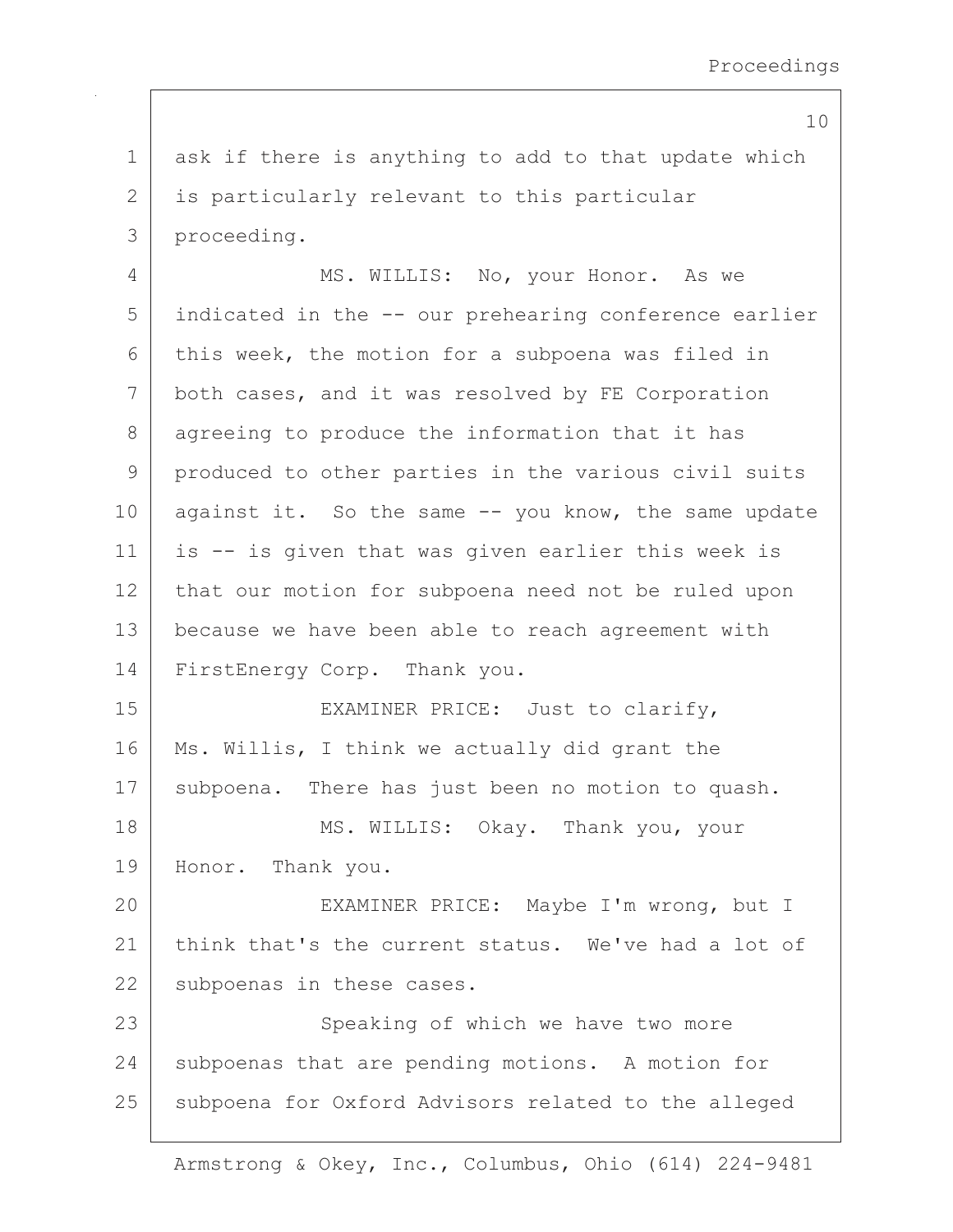|             | 11                                                    |
|-------------|-------------------------------------------------------|
| $\mathbf 1$ | draft final report was filed by OCC October 20, 2021. |
| 2           | Memo contra was filed by the Staff on November 4,     |
| 3           | 2021. OCC filed its reply on November 12, 2021. In    |
| 4           | addition a motion for subpoena for Oxford Advisors -- |
| 5           | to conduct a deposition of Oxford Advisors related to |
| 6           | the midterm report they have filed was filed by OCC   |
| 7           | on December 10, 2021. Memo contra was filed           |
| 8           | December 27, '21. And then a reply was filed on       |
| $\mathsf 9$ | January 3, 2022.                                      |
| 10          | We'll continue to defer ruling on both                |
| 11          | motions until after the filing of the final audit     |
| 12          | report in this case by Staff. That report is          |
| 13          | scheduled to be filed on January 14, 2022, barring    |
| 14          | any further extensions. It simply makes sense to the  |
| 15          | Bench to defer ruling, see if any of these questions  |
| 16          | have been answered by the final report prepared by    |
| 17          | Staff. Otherwise, we will proceed by ruling on the    |
| 18          | motions for subpoena at a later date.                 |
| 19          | Related further to the final Staff                    |
| 20          | Report, we will set the comment period by entry so    |
| 21          | all parties have notice to it, but just so counsel is |
| 22          | aware for planning purposes, assume that the comments |
| 23          | will be due about 30 days after the audit report is   |
| 24          | filed assuming -- which would be mid-February if      |
| 25          | there is no further extensions. Reply comments will   |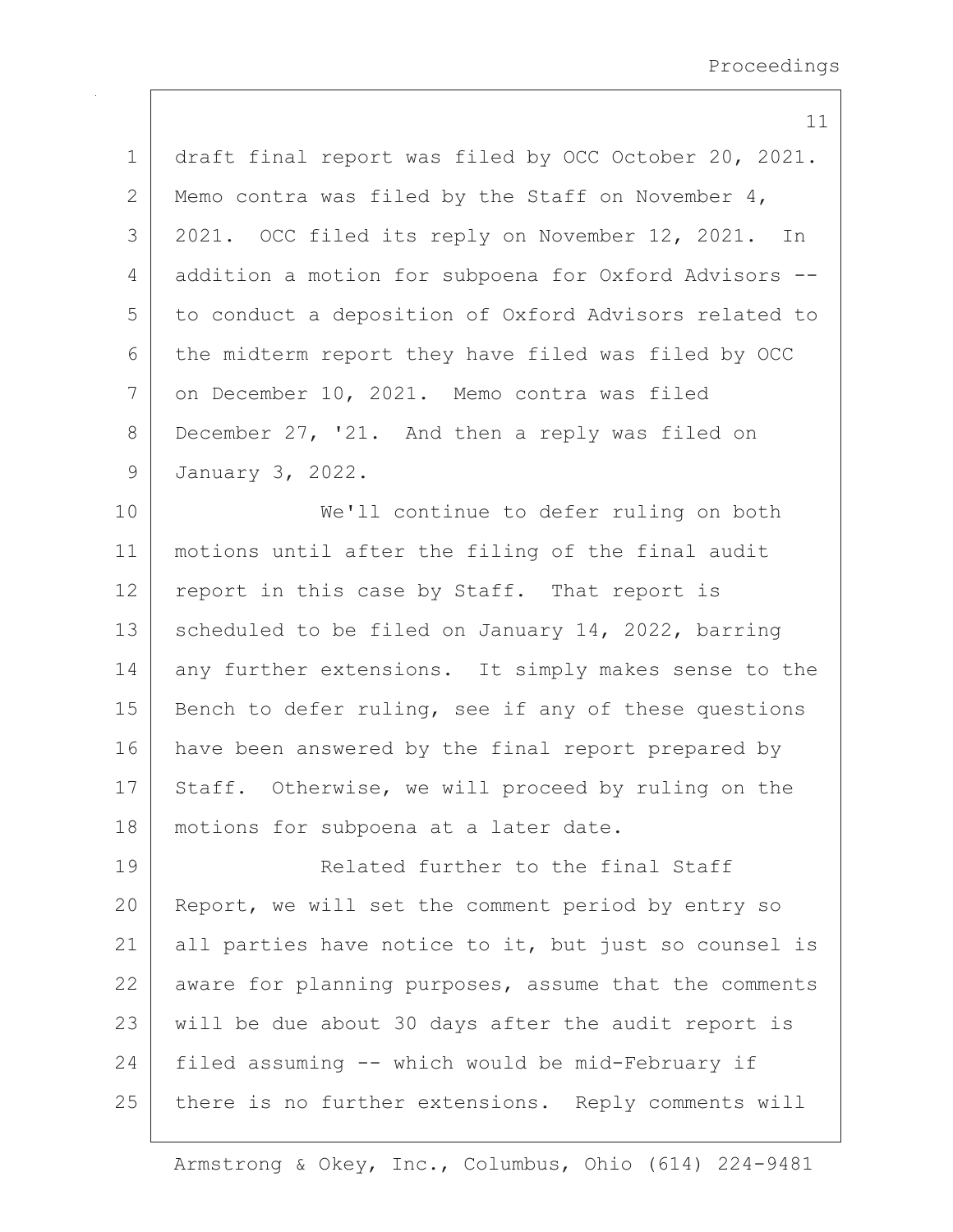then be due as usual 15 days after the initial  $\mathbf{1}$  $\overline{2}$ comments. 3 Excuse me. The last issue we have is a  $\overline{4}$ request for discovery update from the parties. A 5 motion to compel was granted to OCC on its second set 6 of discovery on this case on April 8, 2021. We've 7 heard nothing from the parties whether there are any 8 issues, but we just wanted to close the loop and make 9 sure all the production under the motion to compel  $10$ has been completed, and we can -- we can put this one  $11$ to bed.  $12$ Ms. Willis.  $13$ MS. WILLIS: Your Honor, in -- in 14 preparing for this prehearing, I have apparently 15 missed that -- that motion. I know you advised us to 16 look. I was looking over the documents and looking 17 over the -- the docket card. I did miss that. YOU 18 know, I can certainly give you an update through a letter, but I would believe had -- because OCC has 19  $20$ not raised issues or pursued issues with regard to  $21$ that, that these matters have been resolved. 22 We generally do follow up on discovery 23 disputes which are not resolved, so I'm assuming that 24 it was resolved, but I can certainly double-check and 25 next week file a letter confirming that the issues

Armstrong & Okey, Inc., Columbus, Ohio (614) 224-9481

12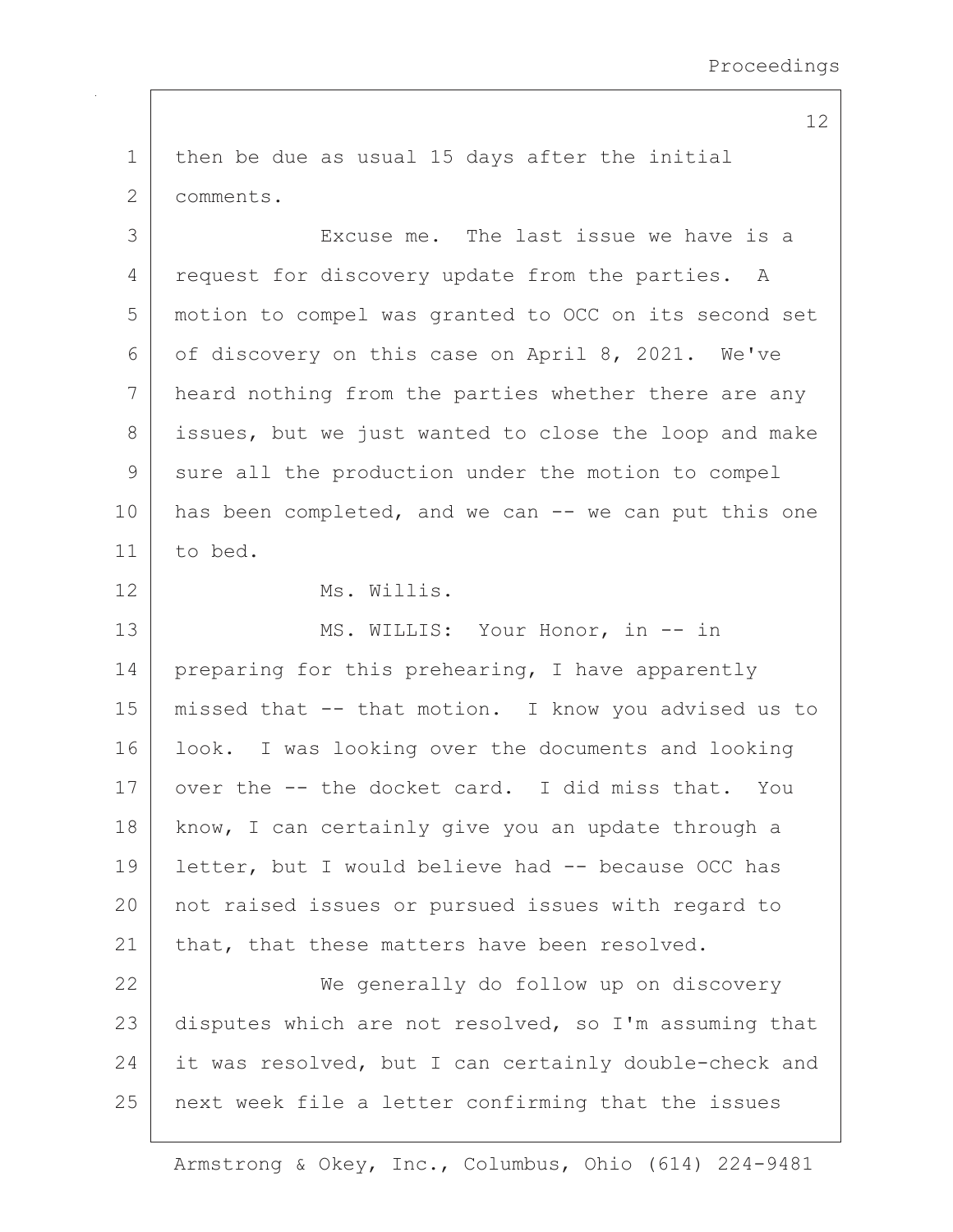13 have been resolved.  $\mathbf{1}$  $\overline{2}$ EXAMINER PRICE: Thank you. 3 Mr. Gladman, anything to add? 4 MR. GLADMAN: I'll defer to Mr. Doringo 5 on this discovery issue, if that's okay, your Honor. 6 EXAMINER PRICE: Sure. 7 MR. DORINGO: Yes, your Honor, I can add 8 a little more color to that. After the last 9 prehearing conference which was amazingly in April of  $10$ last year, we -- we negotiated -- well, you had  $11$ actually put the onus on us to move for a protective  $12$ order if we had continuing objections to any of OCC's  $13$ requests, and I believe it was its second set of 14 discovery. 15 We negotiated those issues with OCC. 16 Some requests were withdrawn by OCC, but we answered  $17$ all of the other ones. And in my view there is no 18 remaining dispute on that discovery set. 19 We -- actually just today in preparation  $20$ for this prehearing conference and in your orders  $21$ from the corporate separation conference on Tuesday, 22 we reviewed to make sure we were all caught up, 23 realized there were some documents that were 24 inadvertently not produced yet. 25 We fixed that issue this morning, and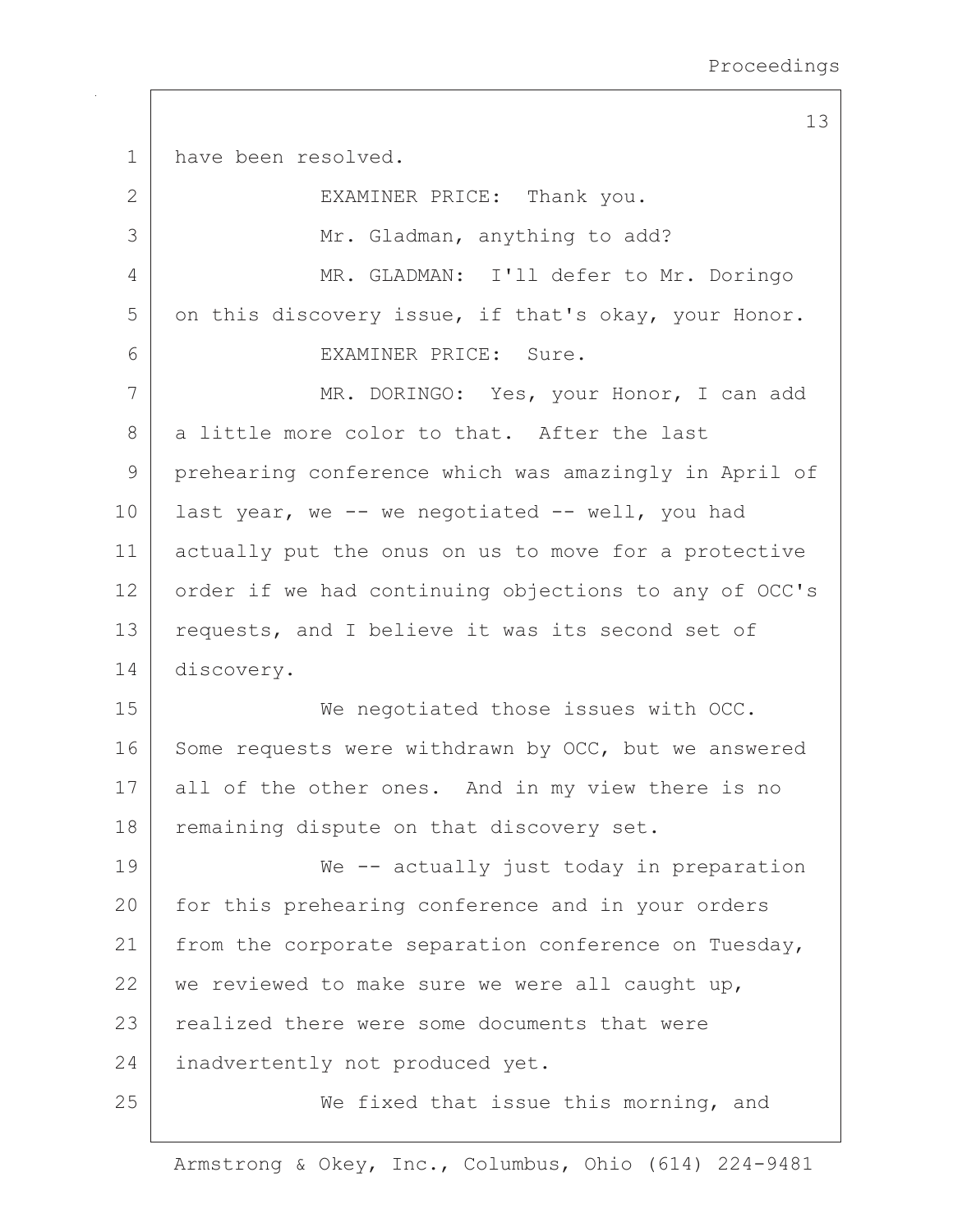14

with that production made to OCC this morning, we  $\mathbf{1}$ 2 believe that -- that every issue addressed in that initial prehearing conference has been resolved. 3  $\overline{4}$ EXAMINER PRICE: Thank you. That's very 5 helpful. 6 Are there any other issues the parties 7 have that they want to bring to the Bench's  $\mathcal{B}$  $at$ tention? Hearing none, very good. Thank you all 9 10 for your time and attendance in this prehearing conference. I think its useful in these cases to  $11$  $12$ eliminate as many housekeeping matters as we can and  $13$ without spending too much time on it. So I expect 14 that the two -- two prehearing conferences scheduled for next week will be similar to this in length and 15 16 productivity. So thank you all. 17 With that we are adjourned. We are off 18 the record. 19 (Thereupon, at 10:14 a.m., the prehearing  $20<sup>°</sup>$ conference was adjourned.)  $21$ 22 23 24 25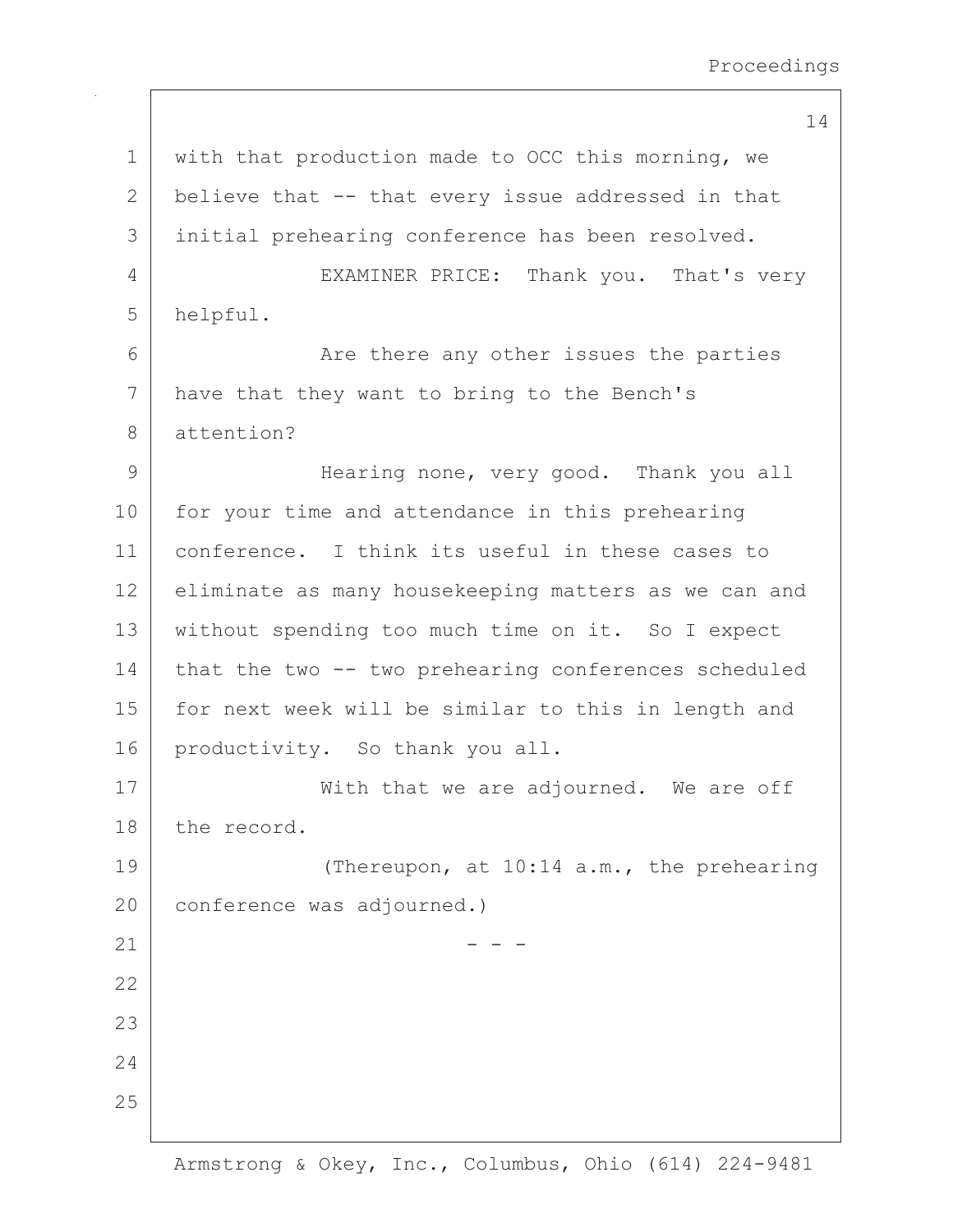$\overline{\phantom{a}}$ 

|                | 15                                               |
|----------------|--------------------------------------------------|
| $\mathbf 1$    | CERTIFICATE                                      |
| $\overline{2}$ | I do hereby certify that the foregoing is        |
| 3              | a true and correct transcript of the proceedings |
| 4              | taken by me in this matter on Friday, January 7, |
| 5              | 2022, and carefully compared with my original    |
| 6              | stenographic notes.                              |
| 7              |                                                  |
| $\,8\,$        | Karer Sur Gilson                                 |
| $\mathcal{G}$  | Karen Sue Gibson, Registered                     |
| 10             | Merit Reporter.                                  |
| 11             | $(KSG-7210)$                                     |
| 12             |                                                  |
| 13             |                                                  |
| 14             |                                                  |
| 15             |                                                  |
| 16             |                                                  |
| 17             |                                                  |
| $18\,$         |                                                  |
| 19             |                                                  |
| 20             |                                                  |
| 21             |                                                  |
| 22             |                                                  |
| 23             |                                                  |
| 24             |                                                  |
| 25             |                                                  |
|                |                                                  |

 $\sqrt{2}$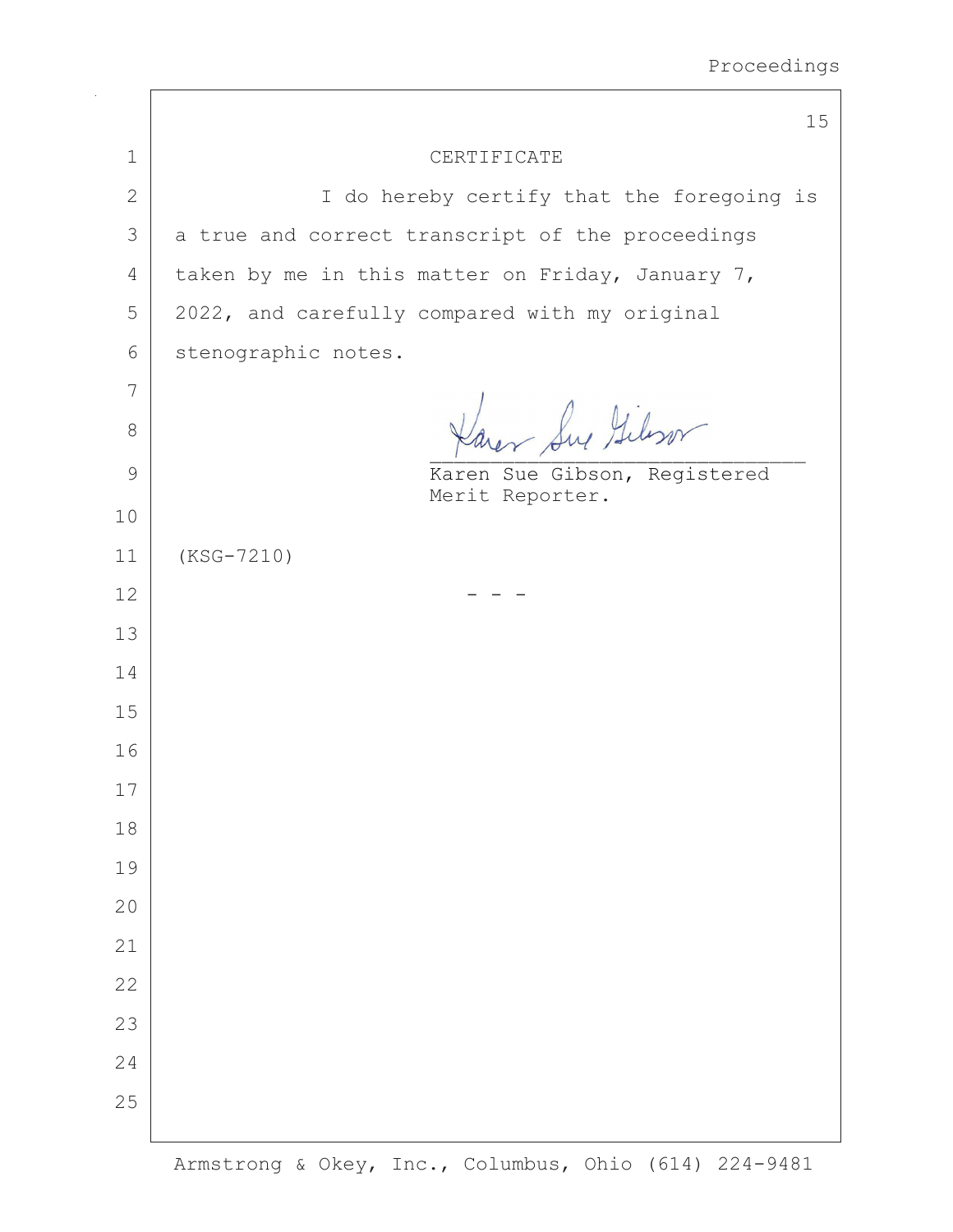# **EXHIBIT A**

# **Short Message Report**

| <b>Conversations: 1</b> | Participants: $\sim$ |  |
|-------------------------|----------------------|--|
| Total Messages: 1       | Date Range: 3/3/2020 |  |

# **Outline of Conversations**

 $\boxed{\overline{\mathbb{G}}}$ NODISPLAY 1 message on 3/3/2020 · Charles Jones · Dennis Chack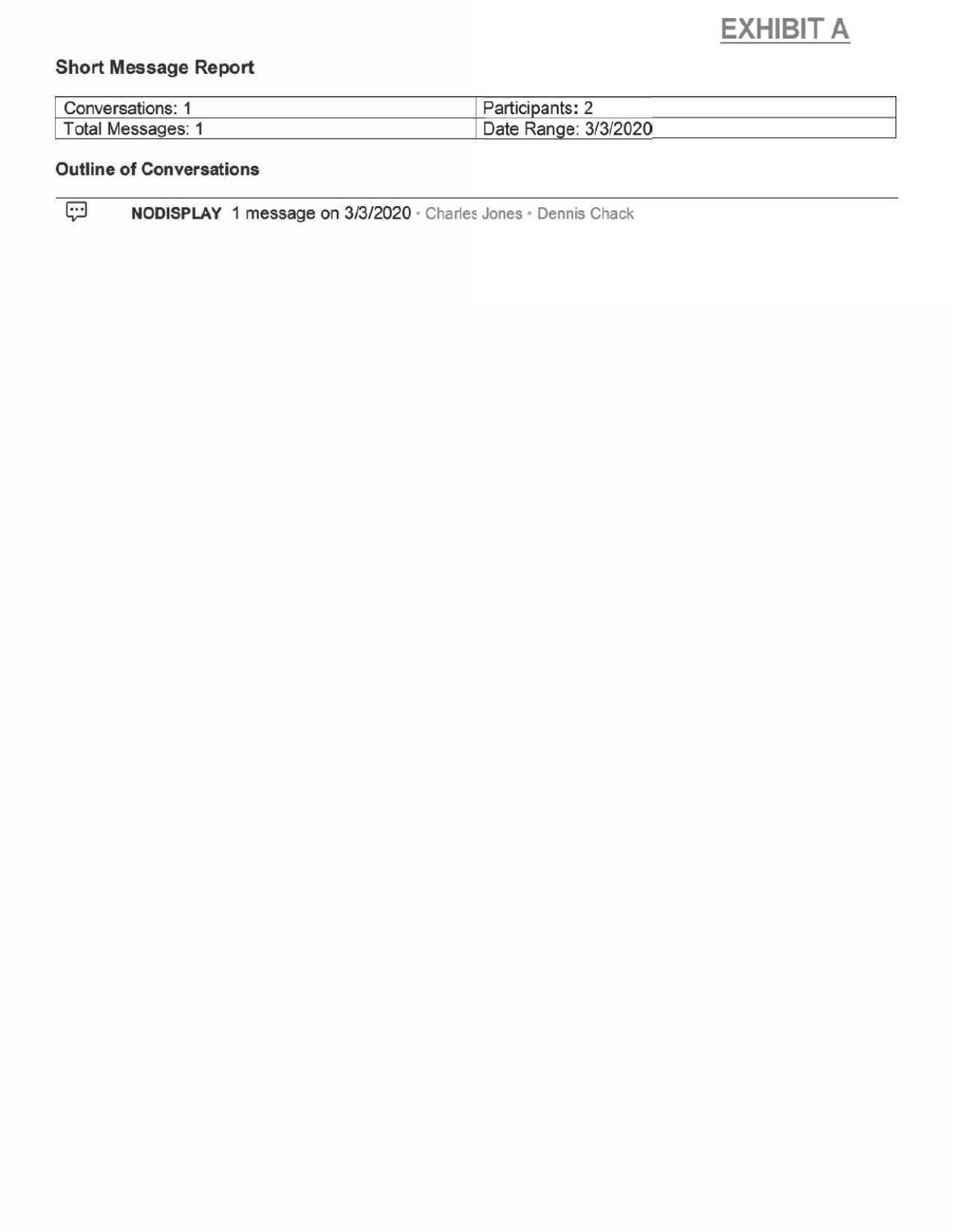| <br><b>NODICDI AV</b><br>PI A Y<br>NO<br><b>INDIAN EVIL</b> |  |  |
|-------------------------------------------------------------|--|--|
|                                                             |  |  |

#### $\mathsf{DC}$ **Dennis Chack**

3/3/2020, 11:23 AM

Any luck on talking with Sam on energy license we just received request for additional comments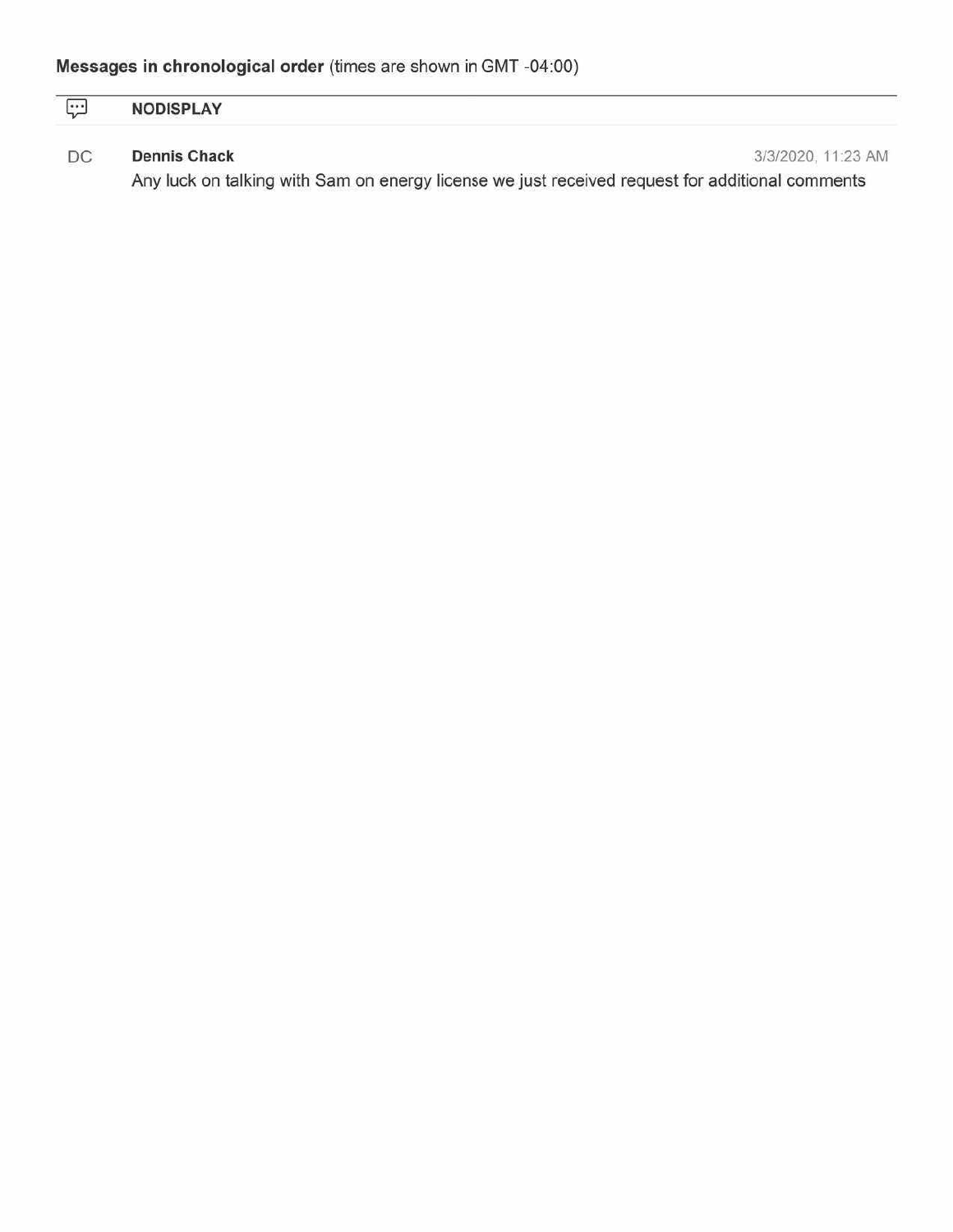# **Short Message Report**

| Conversations:     | $\blacksquare$ articipants: $\blacksquare$ |
|--------------------|--------------------------------------------|
| Total<br>Messages: | 3/4/2020<br>Date<br>Range <sup>®</sup>     |

# **Outline of Conversations**

 $\overline{\mathbb{R}}$ NODISPLAY 5 messages on 3/4/2020 · Charles Jones · Dennis Chack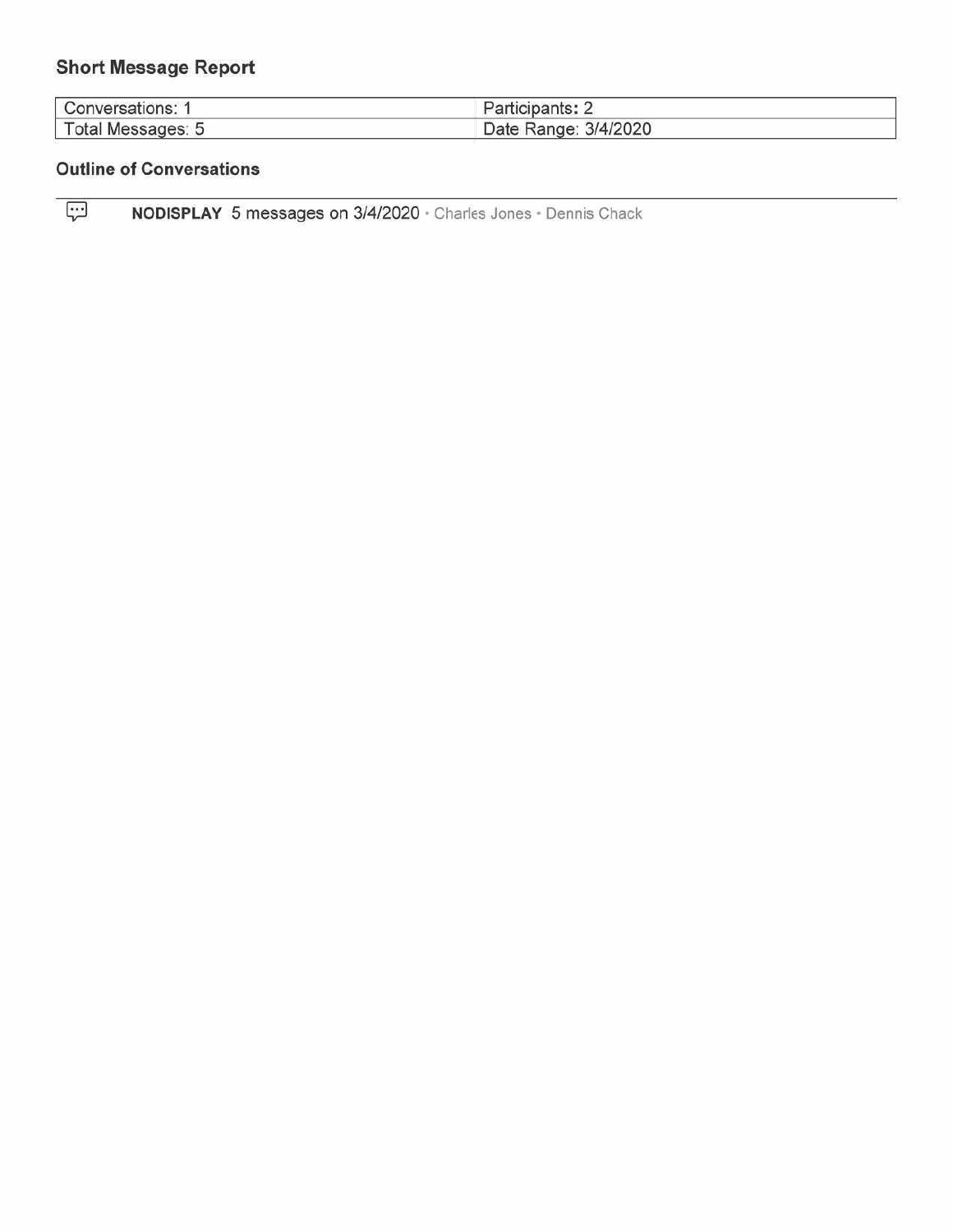#### $\overline{\mathbb{R}}$ **NODISPLAY**

#### CJ. **Charles Jones**

 $\sim$   $\sim$ 

 $\sim$   $\sim$ 

3/4/2020, 2:57 PM

CAC BLA

He will get it done for us but cannot just jettison all process. Says the combination of over ruling Staff and other Commissioners on decoupling, getting rid of SEET and burning the DMR final report has a lot of talk going on in the halls of PUCO about does he work there or for us? He'll move it as fast as he can. Better come up with a short term work around.

| υG  | Dennis Chack                                                                                                                                                                                                                                                                                     | 3.UJ MN |
|-----|--------------------------------------------------------------------------------------------------------------------------------------------------------------------------------------------------------------------------------------------------------------------------------------------------|---------|
|     | Ok thanks for discussing with him. How are you feeling                                                                                                                                                                                                                                           |         |
| CJ. | <b>Charles Jones</b>                                                                                                                                                                                                                                                                             | 3:09 PM |
|     | Stopped by Sam's today on my walk. He has friends down and<br>has been busy but he was out doing some yard work. Walking about 3 miles a day right now. A<br>little bored since I cant golf or even get in the pool. But better than sitting in Ohio. Weather has<br>been beautiful last 3 days. |         |
| DC  | <b>Dennis Chack</b><br>It was not the best the days we were there                                                                                                                                                                                                                                | 3:14 PM |
| CJ  | <b>Charles Jones</b><br>I know. Pretty chilly and windy.                                                                                                                                                                                                                                         | 3:14 PM |